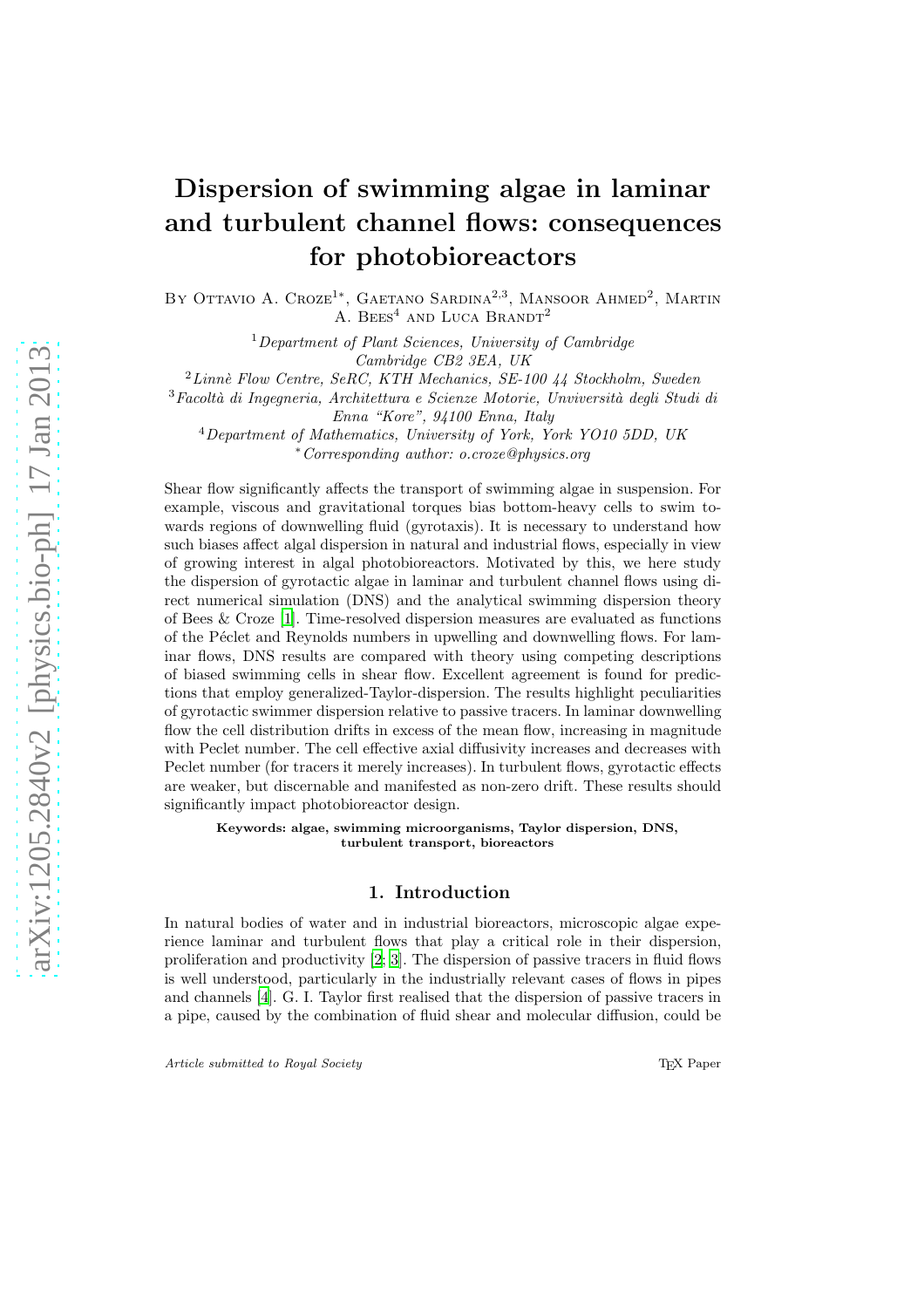described in terms of an effective axial diffusivity [\[5](#page-28-1)]. A similar result also holds for turbulent pipe [\[6\]](#page-28-2) and channel [\[7\]](#page-28-3) flows. Taylor's pioneering analyses of dispersion in a pipe inspired a series of studies that placed the understanding of the dispersion of neutrally buoyant tracers on a firm footing [\[8;](#page-28-4) [9\]](#page-28-5). Particles whose density differs from the suspending medium exhibit more complex behaviour (for example, they can accumulate at walls in turbulent channel flows; see [\[10](#page-28-6); [11\]](#page-28-7) and references therein).

Swimming single-celled algae are known to respond non-trivially to flows. For example, the mean swimming direction of biflagellates, such as Chlamydomonas and Dunaliella spp., is biased by imposed flows [\[12;](#page-28-8) [13\]](#page-28-9). This bias, known as gyrotaxis, results from the combination of viscous torques on the cell body, due to flow gradients, and gravitational torques, arising from bottom-heaviness and sedimentation [\[14\]](#page-28-10). In the absence of flow gradients, the gravitational torque leads cells to swim upwards on average (gravitaxis). Recent simulations and laboratory experiments have shown how inertia and gyrotaxis can play significant roles in the formation of patchiness and/or thin layers of toxic algae in the ocean [\[15](#page-28-11); [16](#page-28-12); [17](#page-28-13)]. Gravitaxis and gyrotaxis can also couple in a complex fashion to other biases due to chemical gradients (chemotaxis) and light (phototaxis [\[18\]](#page-28-14)). Therefore, the fact that cells can actively swim across streamlines and accumulate in specific regions of a flow forewarns that the resultant dispersion of biased swimming algae in a complex flow field is nontrivial.

In a recent study, Bees & Croze extend the classical Taylor-Aris analysis of dispersion in a laminar flow in a tube to the case of biased swimming algae [\[1\]](#page-27-0). The Bees & Croze dispersion theory provides a general theoretical framework to describe the dispersion of biased micro-swimmers in confined geometries, such as pipes and channels. To make predictions for the dispersion of particular organisms, specific functional expressions for the swimming characteristics need to be obtained from microscopic models. For example, using expressions for the mean swimming orientation  $q$  and diffusivity  $D$  from the so-called Fokker-Planck model [\[13\]](#page-28-9), Bees & Croze found that gyrotaxis can significantly modify the axial dispersion of swimming algae (such as Chlamydomonas spp.) in a pipe flow relative to the case of passive tracers (or dissolved chemicals) [\[1\]](#page-27-0). More recently, Bearon et al. [\[19\]](#page-28-15) obtained predictions for swimming dispersion in laminar flows in tubes of circular cross-section by using an alternative microscopic model known as generalised Taylor dispersion (GTD), formulated for swimming algae [\[20;](#page-28-16) [21](#page-29-0)] and bacteria [\[22](#page-29-1)]. The GTD model is considered superior, as it incorporates correlations in cell positions due to cell locomotion within local a flow, as well as the gyrotactic orientational biases considered in the Fokker-Planck description. The qualitatively distinct predictions, however, have yet to be tested. Direct tests of the models might involve microscopic tracking of isolated cells swimming in prescribed flows. The Bees & Croze theory allows the predictions of the two models to be tested for entire populations in macroscopic experiments [\[23\]](#page-29-2) and individual-based numerical simulations, as we shall demonstrate in this paper.

Microalgae currently play a prominent role in biotechnology. For example, they are cultured commercially as nutritious fish and crustacean feed in aquaculture, and for high-value products that they can synthesize, such as  $\beta$ -carotene [\[24\]](#page-29-3). Microalgae also hold significant potential for future exploitation; they can provide a sustainable biofuel feedstock that does not compete for arable land with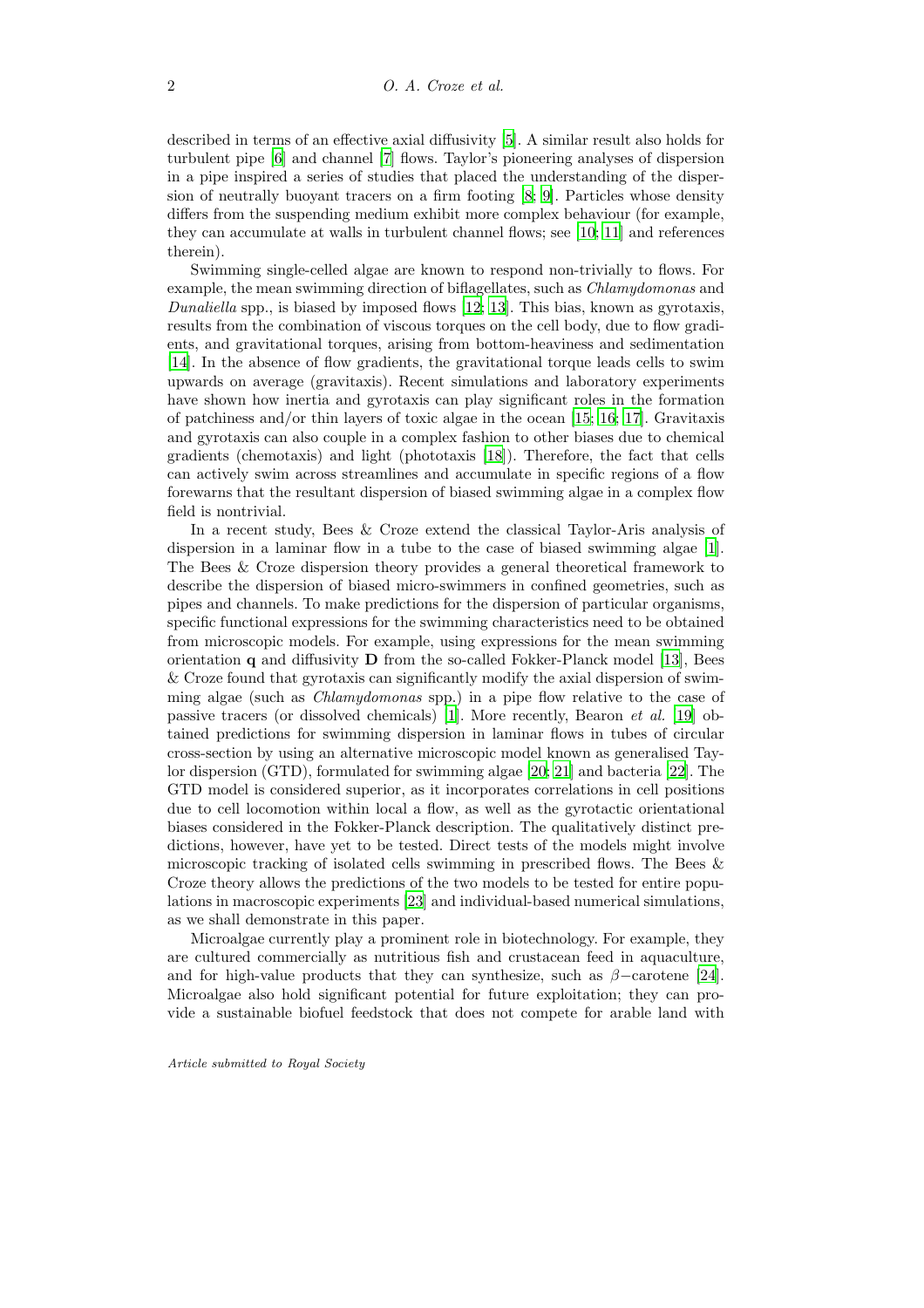food crops. Despite significant efforts, however, current production systems remain too inefficient for algal biofuels to be commercially viable [\[25\]](#page-29-4). Algal culture commonly occurs in open or closed bioreactors, with production systems employing three stages: cell culture, harvest and downstream processing. Open bioreactors consist of one or more artificial ponds, quiescent or stirred, where stirring allows to obtain greater concentrations per reactor area [\[24\]](#page-29-3). A common design is the raceway pond, in which rotating paddles generate flow (see figure [1a](#page-2-0)). Typically, raceway ponds are shallow (depths  $L = 10 - 30$  cm), which aids cell exposure to light. Typically, the flow is turbulent (speeds of  $30 \text{ cm/s}$ ), facilitating light exposure and gas exchange. Pond bioreactors are relatively cheap to operate, but are limited by their low areal productivity and susceptibility to contamination. This restricts the range of viable species in open pond culture to robust, high-value extremophiles, which grow in prohibitive conditions such as high salinity or low pH. A greater variety of fast-growing algae can be cultured in closed bioreactors, where single species are propagated within sealed transparent containers. Common geometries are flat, cylindrical (columnar or tubular), and annular, see figure [1b](#page-2-0)-c. As for raceways, the constraint of light penetration limits the smallest dimension to 10 cm. In tubular bioreactors the flow-speed typically is 50 cm/s, whilst flat panel and columnar/annular set-ups operate at 1-10 cm/s [\[26](#page-29-5)]. Although closed bioreactors allow for rapid growth conditions with small footprints, current designs are relatively expensive to manufacture, operate and maintain, and the algae are susceptible to invasion by other less-useful species.



<span id="page-2-0"></span>Figure 1. Examples of photobioreactors: (a) raceway pond (top view), showing the paddlewheel and guiding baffles; (b) tubular array, where suspensions are typically driven by a pump; (c) air-lift flat panel (3D view) and draft-tube (cross-sectional side view), where rising bubbles generate flow as well as providing mixing and aeration. The regions highlighted with broken lines in the top diagrams are reproduced below to indicate the length scale L and magnitude U of typical flows. For the airlift in (c), both upwelling  $U_u$  and downwelling  $U_d$  flows are shown.

Existing bioreactors operate under both laminar and turbulent flow conditions. The transition between the two flow regimes depends on the ratio of inertial and viscous forces in a fluid. This is expressed by the dimensionless Reynolds number  $Re = UL/\nu$ , where U and L are the characteristic speed and length scale of the flow, respectively, and  $\nu$  is the suspension kinematic viscosity [\[27\]](#page-29-6). In general, flows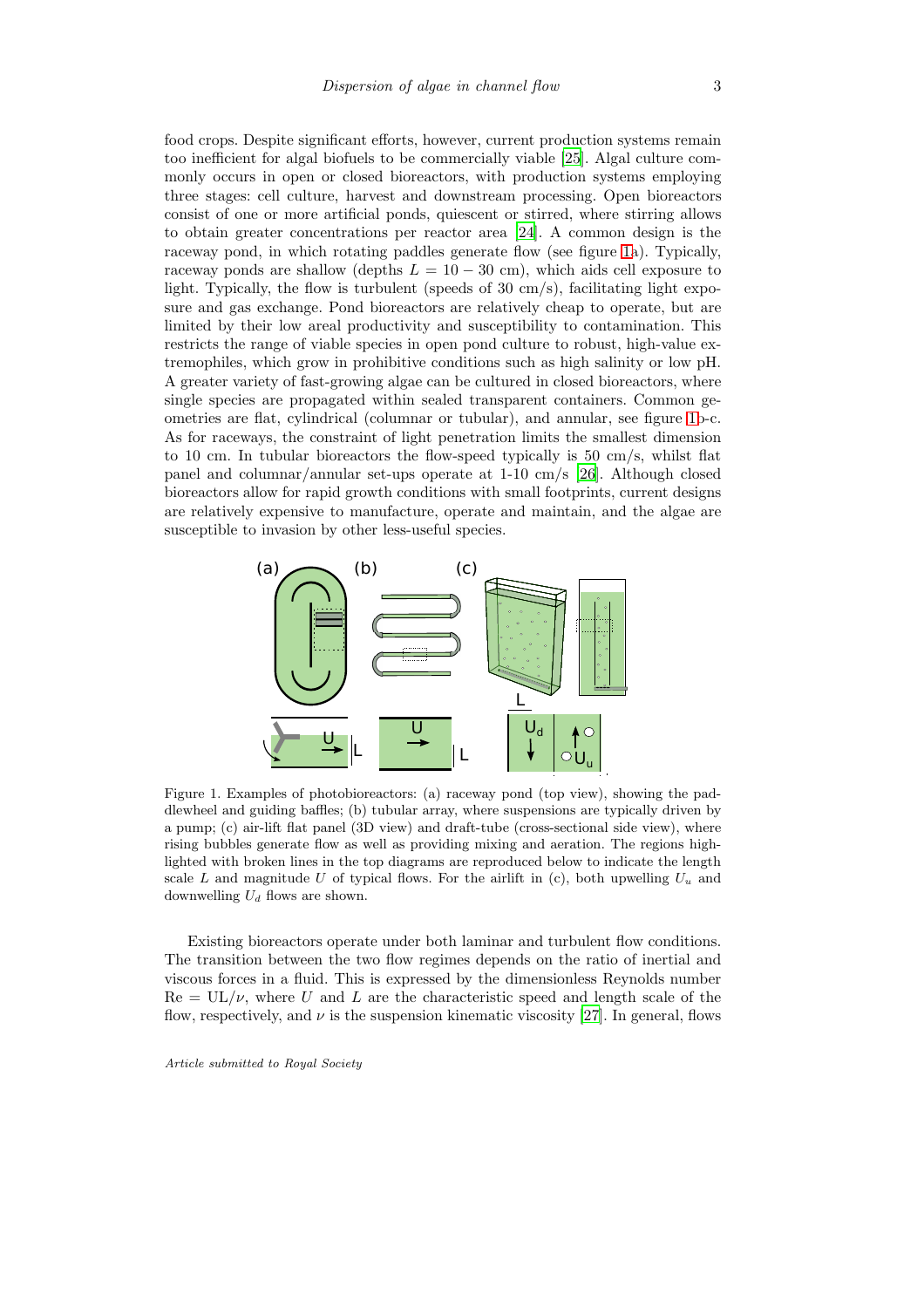with  $Re > 2000$  will be turbulent, though the transition to turbulence depends on geometry and particular flow conditions. Approximating the kinematic viscosity by that of water and using the flow speed and length scales above, we see that flows in air-lift reactors can be both laminar or turbulent ( $\text{Re} \geq 100$ ), while raceway ponds and tubular reactors are always turbulent (Re> 30000). The mixing properties of turbulent flows are thought beneficial for cell growth, although clear evidence for this is lacking. With air-lifts the mixing is caused by rising bubbles, which also provide aeration, and the flow does not need to be turbulent. Both cells and nutrients will disperse in the above flows, with cell growth and productivity depending critically on such dispersion.

Current photobioreactor designs assume that cells disperse like tracers, whether they swim or not [\[28\]](#page-29-7). However, as detailed above, recent studies show that the distribution and consequent dispersion of swimming cells in flows, including biotechnological interesting species like Dunaliella, should be very different from that of passive tracers [\[1](#page-27-0); [19](#page-28-15)]. For example, if cells disperse differently to nutrients in a reactor they will separate, which could have catastrophic consequences for growth. Inspired by the possibility of taking advantage of the peculiarities of swimmer response to flow to improve bioreactor operation, we study here the dispersion of gyrotactic swimming algae in laminar and turbulent channel flows. We carry out time-resolved direct numerical simulations, comparing results to predictions from the Bees & Croze dispersion theory applied to channel geometry. The paper is structured as follows. In Section 2, we present the simulation methods and outline a derivation of the theory for the new geometry. In Section 3, we present simulation results for the dispersion of biased swimming algae in laminar and turbulent flows, comparing theory and simulation results for laminar flows. In Section 4, we interpret the results, and discuss their implications for dispersion in photobioreactors and the environment.

## 2. Methods

#### (a) Direct numerical simulations (DNS): governing equations

We simulate the dynamics of a population of biased swimming micro-organisms, typically  $N = 2 \times 10^5$  and  $10^6$  individuals per simulation (see table [1\)](#page-8-0), placed in laminar and turbulent flows. Each microswimmer is modelled as a spheroidal particle whose position  $\mathbf{x}_i$ ,  $i = 1..N$ , evolves according to

$$
\frac{d\mathbf{x}_i}{dt} = \mathbf{u} + V_s \mathbf{p}
$$
 (2.1)

where  $V_s$  is the mean cell swimming speed, **u** is the local fluid velocity and **p** is the local particle orientation.

The orientation p of each swimmer evolves in response to the biasing torques acting upon it. Making the realistic simplifying assumption that swimming cells have a spheroidal geometry, the reorientation rate of the organisms is defined by the inertia-free balance of gravitational and viscous torques [\[29](#page-29-8); [13](#page-28-9)]

$$
\frac{d\mathbf{p}}{dt} = \frac{1}{2B} \left[ \mathbf{k} - (\mathbf{k} \cdot \mathbf{p}) \mathbf{p} \right] + \frac{1}{2} \omega \times \mathbf{p} + \alpha_0 (\mathbf{I} - \mathbf{p} \mathbf{p}) \cdot \mathbf{E} \cdot \mathbf{p} + \mathbf{\Gamma}_r, \quad (2.2)
$$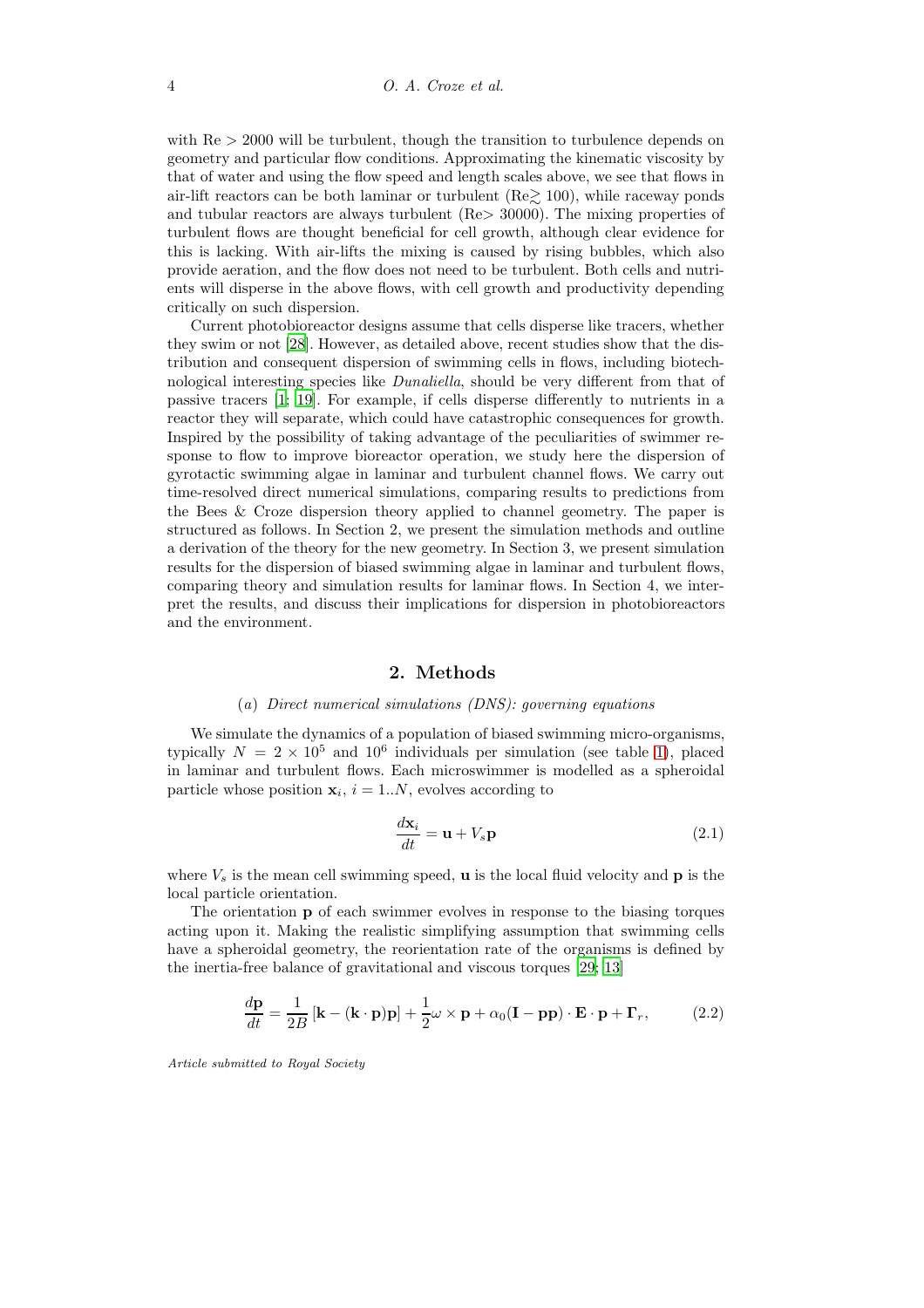where **k** is a unit vector in the vertical direction;  $B = \mu \alpha_{\perp}/(2h\rho g)$  is the gyrotactic reorientation time (h denotes the centre-of-mass offset relative to the centre-ofbuoyancy,  $\alpha_{\perp}$  is the dimensionless resistance coefficient for rotation about an axis perpendicular to **p**,  $\rho$  and  $\mu$  are the fluid density and viscosity, respectively);  $\alpha_0 =$  $(a^2 - b^2)/(a^2 + b^2)$  is the eccentricity of the spheroids with major axis a and minor axis b; and, finally, **E** is the rate of strain tensor and  $\omega$  the vorticity. The noise  $\Gamma_r$ is added to simulate the stochastic rotational diffusivity of a swimming cell. In the simulations it is implemented with random angular steps of magnitude  $\sqrt{2d_r}$ , so that cells diffuse with rotational diffusivity  $d_r$  [\[30](#page-29-9); [31](#page-29-10)].

The flow field u is obtained by solving the Navier–Stokes equations for an incompressible viscous fluid, such that

<span id="page-4-1"></span>
$$
\frac{\mathbf{D}\mathbf{u}}{\mathbf{D}\mathbf{t}} = -\frac{1}{\rho}\nabla p + \nu \nabla^2 \mathbf{u}, \qquad \nabla \cdot \mathbf{u} = 0,
$$
\n(2.3)

where  $\frac{D}{Dt} \equiv \frac{\partial}{\partial t} + (\mathbf{u} \cdot \nabla)$  denotes the material derivative. Here, for simplicity, we shall assume cells to be neutrally buoyant, neglecting feedback from the particles to the flow (these effects are explored elsewhere [\[1](#page-27-0)]).

#### (b) DNS: geometry, scaling and statistical measures of dispersion

We consider a standard channel geometry: two flat plates parallel to each other, infinite in extent, and separated by a gap of size  $2H$ . When focusing on swimming cells it would seem natural to rescale length by the plate half-width H and time by  $H^2d_r/V_s^2$ , where  $V_s$  is the mean swimming speed and  $d_r$  is the cell rotational diffusivity, the characteristic time a cell swimming with  $V_s$  takes to diffuse across H with diffusivity  $V_s^2 d_r^{-1}$ . However, the parameter values obtained from this 'cellbased' rescaling are too large and thus numerically inconvenient for simulations. Thus we adopt a 'flow-based' rescaling in terms of the characteristic length H and the flow-based timescale  $H/U_c$ , the time taken for a flow with centerline speed  $U_c$ to advect a cell by  $H$ . In terms of this rescaling, the dimensionless equations of motion for a biased swimming cell are

<span id="page-4-0"></span>
$$
\frac{d\mathbf{x}_{i}^{*}}{dt^{*}} = \mathbf{u}^{*} + v_{s}\mathbf{p},\tag{2.4}
$$

$$
\frac{d\mathbf{p}}{dt^*} = \eta^{-1} \left[ \mathbf{k} - (\mathbf{k} \cdot \mathbf{p}) \mathbf{p} \right] + \frac{1}{2} \omega^* \times \mathbf{p} + \alpha_0 (\mathbf{I} - \mathbf{p} \mathbf{p}) \cdot \mathbf{E}^* \cdot \mathbf{p} + \mathbf{\Gamma}_r^*, \quad (2.5)
$$

$$
\frac{\mathbf{D}\mathbf{u}^*}{\mathbf{D}\mathbf{t}^*} = -\nabla^* p + Re^{-1} \nabla^{*2} \mathbf{u}^*, \quad \nabla \cdot \mathbf{u}^* = 0,
$$
\n(2.6)

where starred quantities denote dimensionless variables. In particular, we define the dimensionless swimming speed  $v_s = V_s/U_c$ , the gyrotactic parameter  $\eta = 2BU_c/H$ and the Reynolds number

<span id="page-4-2"></span>
$$
\text{Re} = \frac{\text{U}_{\text{c}}\text{H}}{\nu},\tag{2.7}
$$

where  $U_c$  is the centerline speed, H is the channel half-width and  $\nu$  the fluid's kinematic viscosity. Non-dimensionalising the noise  $\Gamma_r$  also defines the dimensionless rotational diffusivity  $d_r^* = d_r H/U_c$ .

We adopt a Cartesian coordinate system where the mean flow in the  $x$  (streamwise) direction, varies with the wall-normal coordinate  $y$ , and is independent of z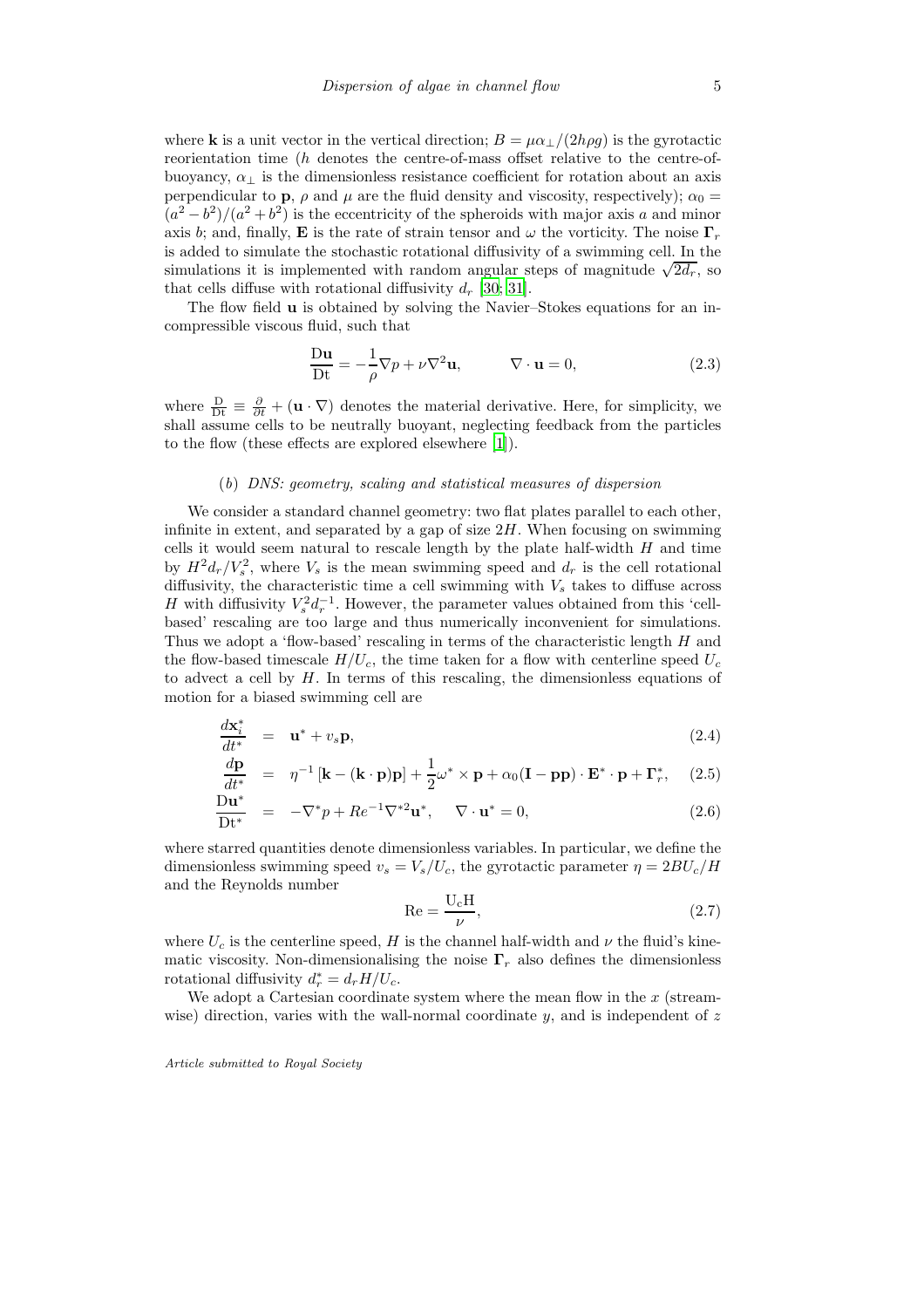(spanwise direction). We integrate equations  $(2.4)$ ,  $(2.5)$  and  $(2.6)$  numerically (see supplementary materials) to find  $\mathbf{x}_{i}^{*}(t^{*}) = [x_{i}^{*}(t^{*}), y_{i}^{*}(t^{*}), z_{i}^{*}(t^{*})]$ . Enumerating the number of cells  $N(x)$  at a given position x in a bin of fixed volume  $\Delta V$ , we obtain the cell concentration  $c(\mathbf{x}) = N(\mathbf{x})/\Delta V$ . From the cell coordinates can we further define statistical measures of the cell dispersion in a flow: the adimensional drift  $\Lambda_0^*$ with respect to the mean flow  $U = (2/3)U_c$ ; the effective streamwise diffusivity  $D_e^*$ and the skewness of the cell distribution,  $\gamma$ . These measures of dispersion are given by

$$
\Lambda_0^*(t^*) \equiv \frac{dm_1^*}{dt^*} - \frac{2}{3}, \quad D_e^*(t^*) \equiv \frac{1}{2}\frac{d}{dt^*} \operatorname{Var}(x^*), \quad \gamma(t^*) \equiv \frac{m_3^* - 3m_1^*m_2^* + 2m_1^{*3}}{\operatorname{Var}(x^*)^{3/2}},\tag{2.8}
$$

where  $m_{\overline{p}}^* = \frac{1}{N} \sum_i (x_i^*)^p$  ( $p = 1, 2, 3$ ) are the distribution moments and Var( $x^*$ ) =  $m_2^* - m_1^{*2}$  is the variance of the cell distribution. The statistical measures can be transformed from the flow-based scaling with characteristic time-scale  $H/U_c$  to the cell-based scaling with time-scale  $H^2 d_r / V_s^2$  by the transformations

$$
t^* \to t \equiv t^*/\text{Pe}, \quad \Lambda_0^* \to \Lambda_0 \equiv \Lambda_0^* \text{Pe}, \quad D_e^* \to D_e \equiv D_e^* \text{Pe},
$$
 (2.9)

where Pe is the cell Péclet number defined with respect to the center-line speed (see equation [\(2.13\)](#page-6-0)). Note that the skewness  $\gamma$  does not depend on the scaling used. We shall present results in terms of the cell-based scaling and compare their limit at long times with analytical predictions.

#### (c) Analytical theory: dispersion in laminar flows at long times

<span id="page-5-1"></span>Here, we shall obtain analytical predictions for the dispersion of algae swimming in laminar channel flow that will be compared with the results from the simulations. The general Bees & Croze [\[1](#page-27-0)] continuum dispersion theory for biased swimmers will be applied to the new channel geometry; it is valid in the long-time limit  $(t \gg H^2 d_r / V_s^2)$ . The derivation for channel flow is similar to the pipe flow example in Bees & Croze, so we provide an outline here. Those readers that are less mathematically inclined may skip the derivation of the results in this section.

We shall begin with the continuity equation for the cell number density  $n$ .

<span id="page-5-0"></span>
$$
\frac{\partial n}{\partial t} = -\nabla \cdot \left[ n \left( \mathbf{u} + \mathbf{V}_c \right) - \mathbf{D} \cdot \nabla n \right]. \tag{2.10}
$$

The flow velocity  $\bf{u}$  is the solution of the Navier-Stokes equation [\(2.3\)](#page-4-1). We adopt the same coordinate system described above for the DNS. For laminar flows such that the flow downstream is only a function of the wall-normal coordinate  $y$ , the flow velocity can be expressed as

$$
\mathbf{u}(y) = u(y)\mathbf{e}_x = U[1 + \chi(y)]\mathbf{e}_x,\tag{2.11}
$$

where U is the mean flow speed and  $\chi(y)$  describes the variation in the streamwise direction about this mean. It is convenient to translate to a reference frame travelling with the mean flow, and non-dimensionalise lengthscales by  $H$  and timescales by the time to diffuse across the channel  $H^2d_r/V_s^2$ . Thus,  $\hat{x} = (x-Ut)/H$ ,  $\hat{y} = y/H$ ,  $\hat{z} = z/H$  and  $\hat{t} = V_s^2 t/(H^2 d_r)$ , where hats denote dimensionless variables.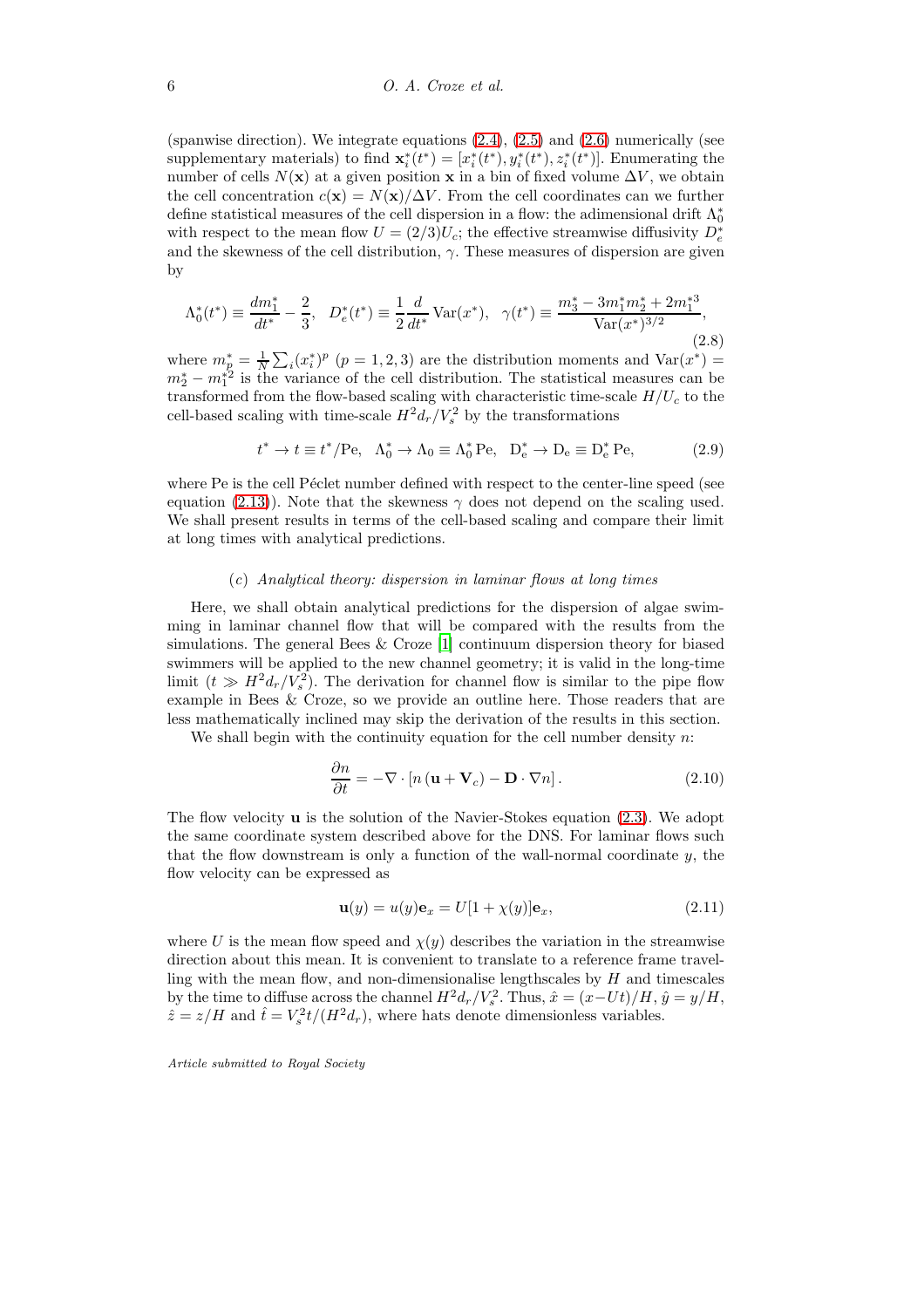We assume unidirectional coupling of the cell dynamics to the flow (for bidirectional coupling due to non-neutrally buoyant cells see [\[1](#page-27-0)]): cells are biased by shear in the flow, so that the cell swimming velocity  $V_c = V_s q$ , where q is the mean swimming direction, and diffusivity tensor D are functions of local flow gradients. Here, we consider analytical predictions for spherical cells  $(\alpha_0 = 0)$ , so cell orientation is only a function of vorticity,  $\omega = \nabla \times \mathbf{u} = -\chi' \mathbf{e}_z$ .

Consider planar Poiseuille flow,  $\chi = (1 - 3y^2)/2$  and  $U = (2/3)U_c$  [\[32\]](#page-29-11), where  $U_c$  is the centerline (maximum) flow speed. Equation [\(2.10\)](#page-5-0) becomes

<span id="page-6-1"></span>
$$
\frac{\partial n}{\partial t} = \nabla \cdot (\mathbf{D} \cdot \nabla n) - (2/3) \text{Pe}\chi n_x - \beta \nabla \cdot (n\mathbf{q}),\tag{2.12}
$$

with

<span id="page-6-0"></span>
$$
\text{Pe} = \frac{U_c H d_r}{V_s^2}, \quad \text{and} \quad \beta = \frac{H d_r}{V_s}, \tag{2.13}
$$

where hats have been dropped for clarity. Pe is a Péclet number, the dimensionless ratio of the rates of transport by the flow and swimming diffusion, and  $\beta$  is the ratio of channel half-width to the length a cell swims before reorienting significantly. Alternatively, we can re-write  $\beta = HV_s^2 d_r/V_s^2$  and interpret it as a 'swimming' P<sub>eclet</sub> number, the ratio of the rates of transport by swimming and diffusion. Noflow and no-flux boundary conditions will be applied to  $(2.12)$ , such that

<span id="page-6-2"></span>
$$
\mathbf{u} = \mathbf{0} \quad \text{and} \quad \mathbf{n} \cdot (\mathbf{D} \cdot \nabla n - \beta \mathbf{q} n) = 0, \quad \text{on} \quad \Sigma,
$$
 (2.14)

where **n** is the unit vector normal to the channel boundary  $\Sigma$ .

As the flow is translationally invariant along  $x$ , the mean swimming direction and diffusivity tensor are independent of x:  $\mathbf{D} = \mathbf{D}(y)$ ,  $\mathbf{q} = \mathbf{q}(y)$ . This permits a treatment of dispersion using moments in a similar vein to that of Aris [\[8\]](#page-28-4). The pth moment with respect to the axial direction is defined as

$$
c_p(y,t) = \int_{-\infty}^{+\infty} x^p n(x,y,t) dx,
$$
\n(2.15)

provided  $x^p n(x, y, t) \rightarrow 0$  as  $x \rightarrow \pm \infty$ . We denote cross-sectional averages by overbars. The cross-sectionally averaged axial moment is thus

$$
m_p(t) = \overline{c_p} = \frac{1}{2} \int_{-1}^{1} c_p(y, t) dy.
$$
 (2.16)

In Cartesian coordinates equation [\(2.12\)](#page-6-1) becomes

$$
n_t = (D^{yy}n_y - \beta q^yn + D^{xy}n_x)_y + D^{xy}n_{xy}
$$
  
-[(2/3)Pey + \beta q^x]n\_x + D^{xx}n\_{xx}. (2.17)

Multiplying by  $x^p$  and integrating over the length of an infinite channel we obtain the moment evolution equation

$$
c_{p,t} = (D^{yy}c_{p,y} - \beta q^y c_p - pD^{xy} c_{p-1})_y - pD^{xy} c_{p-1,y}
$$
  
+ $p[(2/3)P \cdot (2/3)P^y + \beta q^x] c_{p-1} + p(p-1)D^{xx} c_{p-2}.$  (2.18)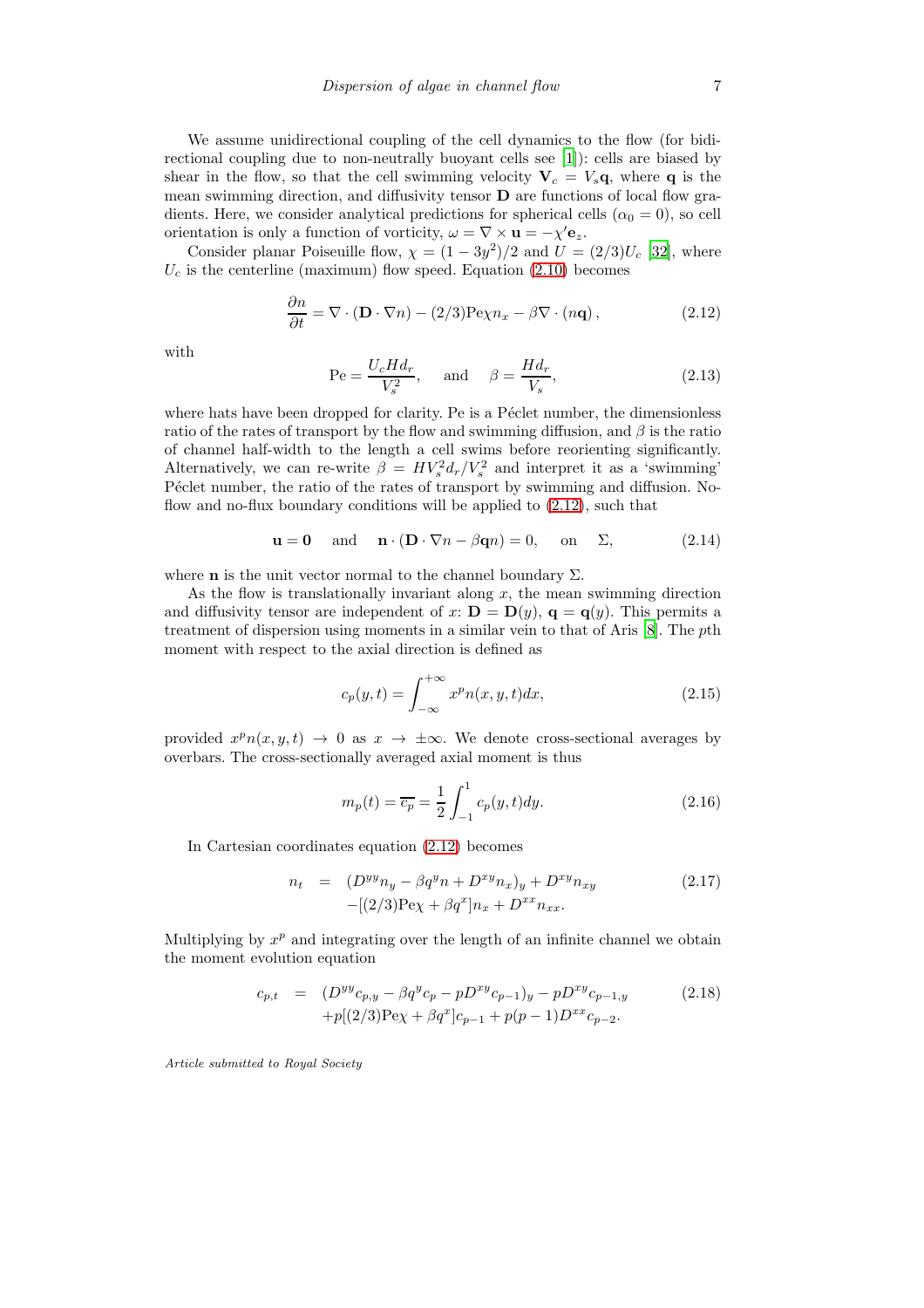Averaging over the cross-section and applying the no-flux boundary conditions  $(2.14)$ , yields

$$
m_{p,t} = p(p-1)\overline{D^{xx}c_{p-2}} - p\overline{D^{xy}c_{p-1,y}} + p\overline{[(2/3)P\mathbf{e}\chi + \beta q^{x}]c_{p-1}} \tag{2.19}
$$

from which we calculate measures of cell dispersion. The drift above the mean flow,  $\Lambda_0 \equiv \lim_{t \to \infty} \frac{d}{dt} m_1(t)$ , is given by

<span id="page-7-0"></span>
$$
\Lambda_0 = -\overline{D^{xy}Y_0^{0\prime}} + \overline{[(2/3)P_{0\prime} + \beta q^x]Y_0^{0}},\tag{2.20}
$$

where

<span id="page-7-2"></span>
$$
Y_0^0(y) = \exp\left(\beta \int_0^y \frac{q^y(s)}{D^{yy}(s)} ds\right) \left\{ \exp\left(\beta \int_0^y \frac{q^y(s)}{D^{yy}(s)} ds\right) \right\}^{-1}
$$
(2.21)

is the zeroth axial moment (normalised concentration profile). Similarly the effective diffusivity,  $D_e \equiv \lim_{t \to \infty} \frac{1}{2} \frac{d}{dt} [m_2(t) - m_1^2(t)]$ , is given by:

<span id="page-7-1"></span>
$$
D_e = -\overline{D^{xy}g'} + \overline{[(2/3)P\mathbf{e}\chi + \beta q^x - \Lambda_0]g} + \overline{D^{xx}Y_0^0},\tag{2.22}
$$

where  $g(y) = Y_0^0 \int_0^y (\frac{D^{xy}(s)}{D^{yy}(s)} - \frac{\tilde{\Lambda}_0(s) - \Lambda_0 \tilde{m}_0(s)}{D^{yy}(s)Y_0^0(s)})$  $\frac{\partial (s) - \Lambda_0 \tilde{m}_0(s)}{D^{yy}(s)Y_0^0(s)}ds$ , with  $\tilde{\Lambda}_0(y) = \int_0^y [-D^{xy}Y_0^{0'} + [(2/3) \text{Pe}\chi + \beta q^x] Y_0^0] ds$ and  $\tilde{m}_0(y) = \int_0^y Y_0^0 ds$ . The weighting function  $Y_0^0(y)$  controls the drift and  $g(y)$ (related to the first axial moment) controls the value of the diffusivity.

To make predictions from  $(2.20)$  and  $(2.22)$  we require expressions for **D** and q from microscopic models of the statistical response of cells to flow. Two main models have been proposed for biased swimming algae: the Fokker-Planck (FP) model [\[33](#page-29-12); [34\]](#page-29-13) and generalized Taylor dispersion (GTD) [\[20;](#page-28-16) [21;](#page-29-0) [19](#page-28-15)]. For spherical cells, each model predicts how nondimensional swimming direction q and diffusivity **D** depend on two nondimensional quantities:  $\sigma(y) = -\chi'(y)U/(2d_rH)$  $-\chi'(y)(1/3)(\text{Pe}/\beta^2)$ , the ratio of reorientation time by rotational diffusion to that by shear (vorticity), and  $\lambda = 1/(2d_rB)$ , the ratio between the time of reorientation by rotational diffusion  $(1/2)d<sub>r</sub><sup>-1</sup>$  and the gyrotactic reorientation time B. The functional forms for the transport parameters  $q(\sigma)$  and  $D_m(\sigma)$ , where subscripts  $m = \mathbb{F}$ and G denote the FP and GTD models, respectively, are given in appendix A. In particular, the two models differ qualitatively in their predictions for the diffusivity as a function of the shear rate and therefore they provide different predictions for cell distribution and dispersion. The dispersion predictions [\(2.20\)](#page-7-0) and [\(2.22\)](#page-7-1) were evaluated numerically with Matlab (Mathworks, Natick, MA) using  $q(\sigma)$  and  $\mathbf{D}_{m}(\sigma)$  from the two models, see supplementary materials.

## (d) Parameters, simulation time and flow profiles

In simulations and theoretical evaluations we used the following cell parameters based on *C. augustae*:  $V_s = 0.01$  cm s<sup>-1</sup> (swimming speed),  $d_r = 0.067$  s<sup>-1</sup> (cell rotational diffusivity), and  $B = 3.4$  s (gyrotactic reorientation time) [\[1](#page-27-0)]. Further, we consider the flow of suspensions taken to have the same viscosity as water,  $\nu = 0.01$  cm<sup>2</sup>s<sup>-1</sup>. The cell eccentricity  $\alpha_0$  is also held fixed. The analytical theory presented above assumes that cells are spherical,  $\alpha_0 = 0$ , but laminar and turbulent simulations have also been performed for elongated cells with  $\alpha_0 = 0.8$ . With these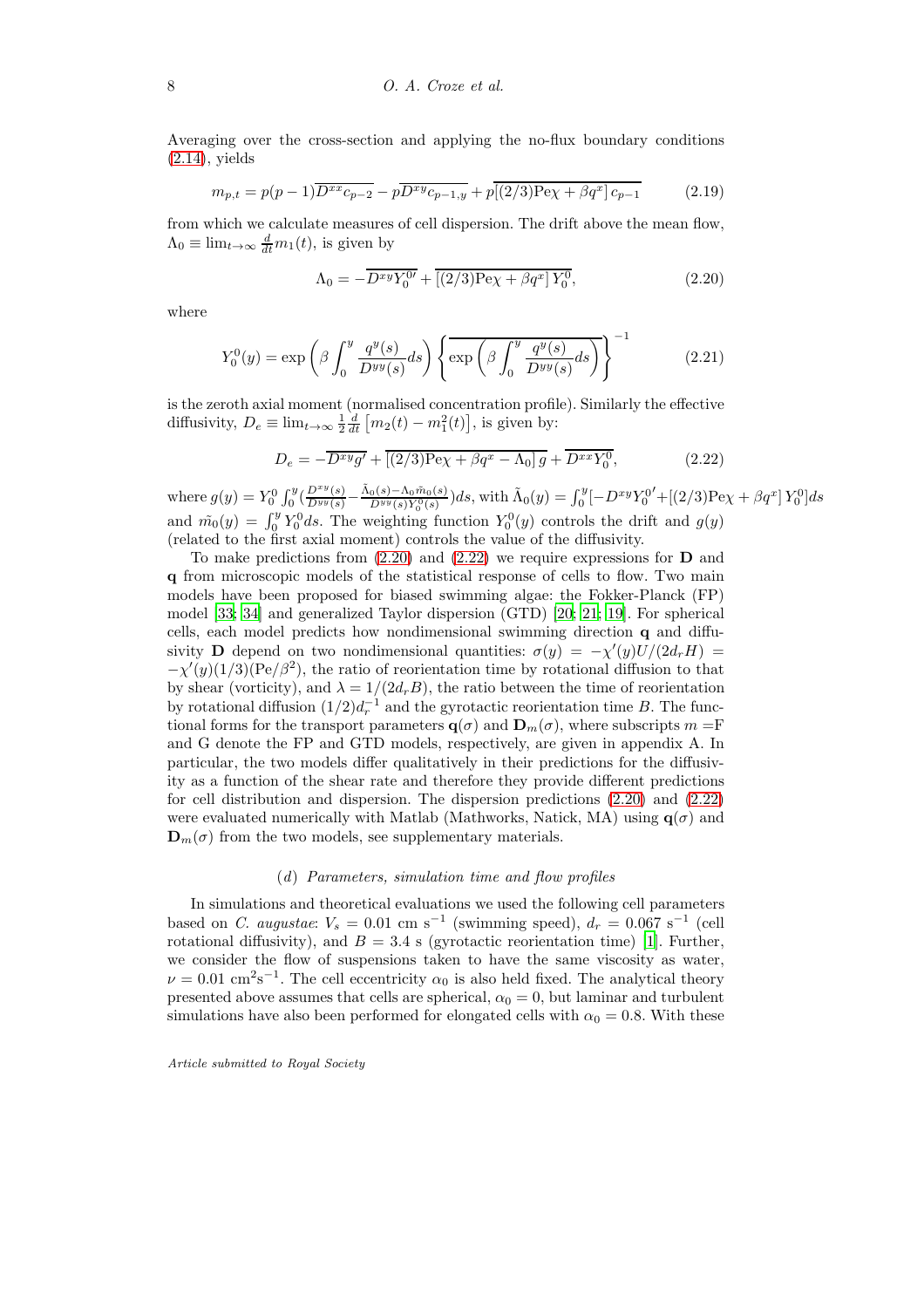| Re (Lam/Turb) | Pe    |                 | $\alpha_0$                                     |
|---------------|-------|-----------------|------------------------------------------------|
| 4(L)          | 27    | 1.34, 6.7, 33.5 |                                                |
| 100(L)        | 670   | 1.34, 6.7, 33.5 | 0 (for all $\beta$ ), 0.8 (for $\beta = 6.7$ ) |
| 250(L)        | 1675  | 3.35, 33.5      |                                                |
| 2500(T)       | 16750 | 33.5            |                                                |
| 4200 $(T)$    | 28140 | 55              | 0, 0.8                                         |
| 10000         | 67000 | 67              |                                                |

<span id="page-8-0"></span>Table 1. Nondimensional parameters for the different cases considered in the DNS and in the analytical model predictions for the laminar case. Re is the Reynolds of the flow, Pe and  $\beta$  are flow and swimming Péclet numbers, respectively, defined by equations [\(2.13\)](#page-6-0), and  $\alpha_0$  is the cell eccentricity (> 0 for elongated cells, zero for spheres).

parameters fixed, choosing the centreline speed  $U_c$  and channel width  $H$  gives the nondimensional flow-based parameters used in the DNS:  $v_s = V_s/U_c$  (dimensionless swimming speed),  $\eta = 2BU_c/H$  (gyrotactic parameter),  $d_r^* = d_r H/U_c$  (dimensionless rotational diffusivity), and Reynolds number  $\text{Re} = U_c H/\nu$ . For the test run with passive tracers an additional noise term was added to equation [2.4](#page-4-0) to simulate the translational diffusivity  $D_t$ , nondimensionalised as  $D_t^* = D_t/(U_c H)$ . These flowbased parameters can be transformed into cell-based nondimensional parameters for comparison with analytical predictions. From the definitions above and equation [\(2.13\)](#page-6-0) it can be shown that Pe=  $d_r^*/v_s^2$  (flow Péclet number),  $\beta = d_r^*/v_s$  (swimming Péclet number) and  $\sigma(y) = -(1/3)\chi'(y)/d_r^*$  (local dimensionless shear-rate). Since  $\chi'(y) = -3y$  for plane Poiseuille flow, the maximum dimensionless shear is given by  $|\sigma_{max}| = 1/d_r^* = \eta \lambda$ , where we recall  $\lambda = 1/(2Bd_r)$ , the nondimensional bias parameter. Simulations are more readily interpreted and compared to analytical theory in terms of these parameters (shown in table [1\)](#page-8-0).

The dimensionless flow profiles corresponding to the Reynolds numbers used in this study are plotted in figure [2](#page-9-0) for the benefit of the reader. Laminar flows are selfsimilar, so the nondimensional flow has the same parabolic profile for all Re. Timeaverged turbulent flows have distinct profiles that depend on the Reynolds number. Note that the number of degrees of freedom in the turbulent flow simulations scales as Re<sup>9</sup> [\[27](#page-29-6)]. This makes large Re simulations computationally expensive. For this reason we do not investigate dispersion for flows beyond Re= 10000.

## 3. Results

#### (a) Passive tracers: classical dispersion

The dispersion of passive tracers, such as molecular dyes or nonmotile cells, is generally well understood. In laminar channel flow passive tracers are transported on average at the mean flow speed; there is no drift relative to mean flow:  $\Lambda_0 = 0$ . The effective axial diffusivity  $D_e$ , is given at long times by the Taylor-Aris result  $D_e = 1 + (8/945) \text{Pe}^2$  [\[32;](#page-29-11) [4\]](#page-28-0). As a benchmark test, we carried out direct numerical simulations for passive tracers (solving equation [\(2.4\)](#page-4-0) with  $v_s = 0$  and translational noise to simulate molecular diffusivity, see methods). A typical result is shown in figure [3](#page-9-1) for Pe= 3000. As expected at long times  $\Lambda_0 \rightarrow 0$  and the Taylor-Aris diffusivity prediction,  $D_e = 76191$ , compares very well with simulation results. The skewness slowly tends to zero at long times as  $t^{-0.5}$  (see supplementary material), suggesting approach to a normal distribution [\[8](#page-28-4)]. The above results for passive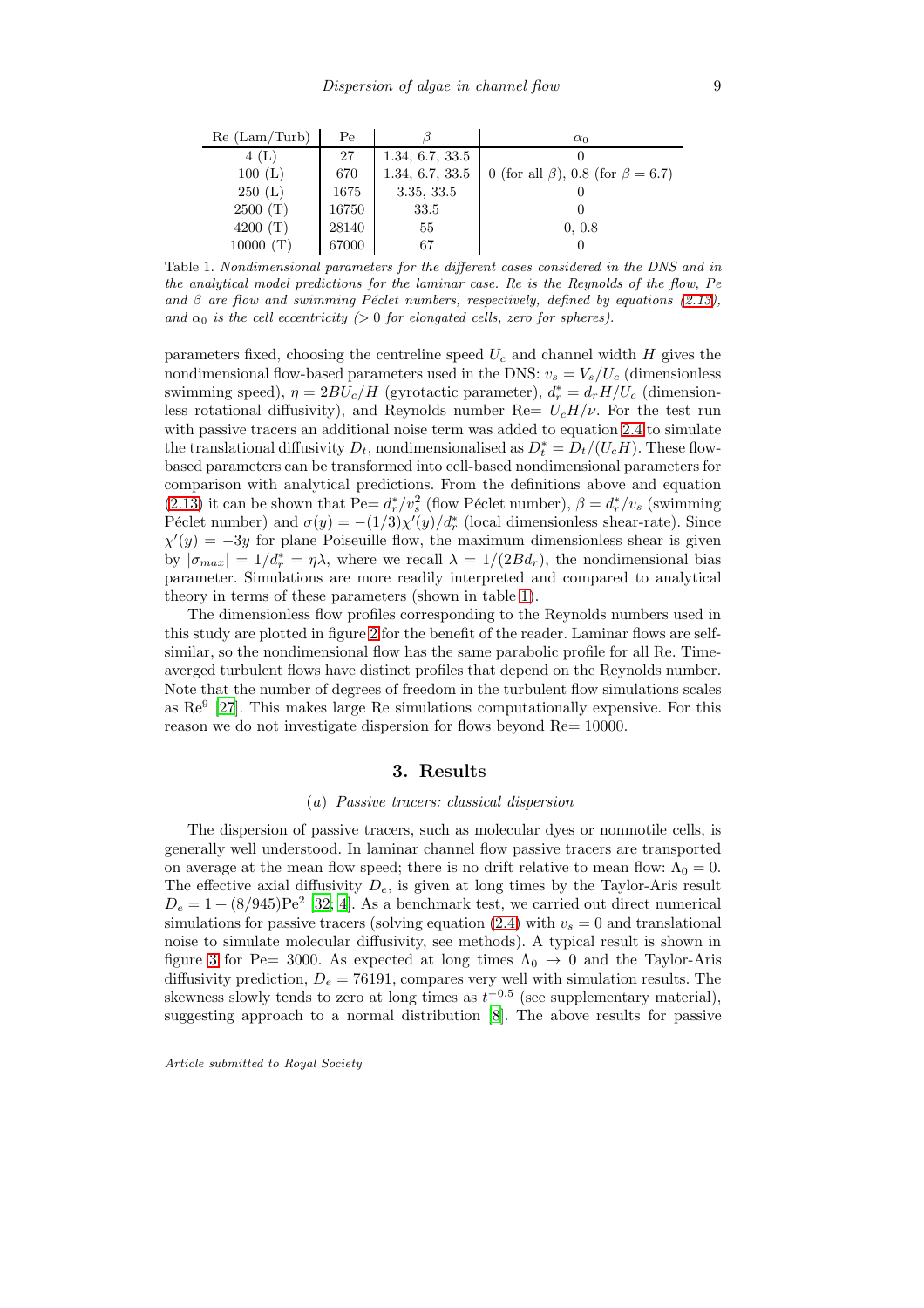

<span id="page-9-0"></span>Figure 2. Flow profiles for the dimensionless flow speed as a function of  $\gamma$  for the laminar cases (self-similar for all Re) and time-averaged flow profiles for the turbulent cases (Re,  $Pe$  = (2500, 16750), (4200, 28140) and (10000, 67000), as shown.



<span id="page-9-1"></span>Figure 3. Time dependence of the effective diffusivity,  $D_e$ , for passive tracers in a laminar flow with Pe= 3000. For long times  $D_e \simeq 76191$ , the constant value predicted from the classical Taylor-Aris dispersion for passive tracers (see text). The inset shows the expected zero drift,  $\Lambda_0$ , above the mean flow and the skewness,  $\gamma$ , tending to zero at long times, suggesting an approach to the expected normally distributed axial concentration profile [\[8\]](#page-28-4).

tracers will be compared with the dispersion of gyrotactic swimmers. They can also be used to check our analytical theory in the limiting case of unbiased swimmers with no gyrotactic response to flow. In this limit,  $q = 0$  and the diffusivity tensor is isotropic  $\mathbf{D} = \mathbf{I}/6$ , where **I** is the identity matrix (see also [\[19\]](#page-28-15)). Thus, in the calculation of equations [\(2.20\)](#page-7-0) and [\(2.22\)](#page-7-1),  $D^{xx} = 1/6 = D^{yy}$ ,  $q_i = 0$  and  $D^{xy} = 0$ (as  $Y_0^0 = 1$  and  $J(y) = 0$ ), so that  $\Lambda_0 = 0$ , as expected for passive tracers, and  $D_e = 1/6 + 6(8/945)$ Pe<sup>2</sup>. In the Bees & Croze theory  $D_e$  and Pe are scaled with respect to the diffusivity scale  $V_s^2/d_r$ . Using the scaling  $(1/3)V_s^2/(2d_r)$  for random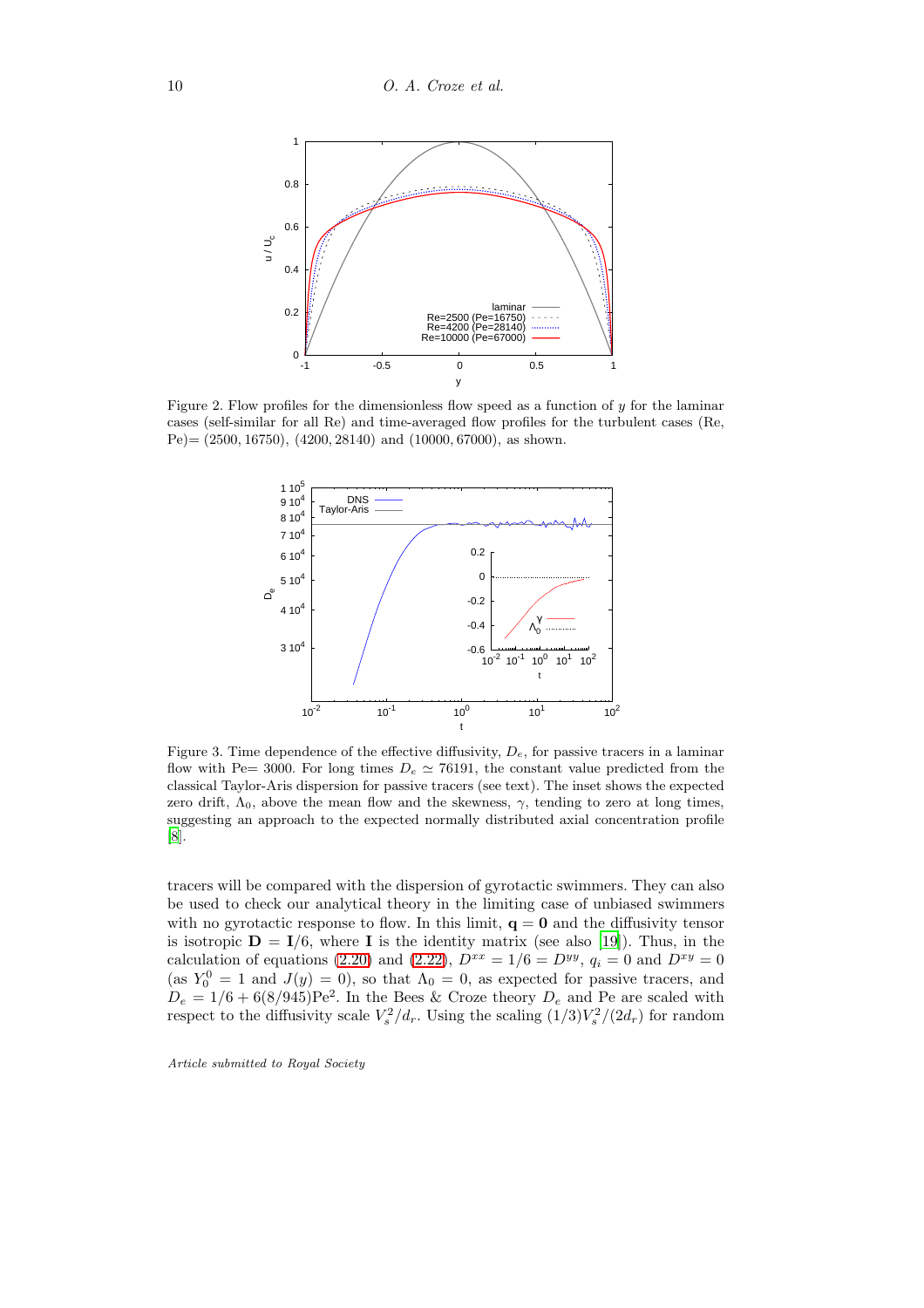diffusers in 3D, we recover  $D'_e = 1 + (8/945) \text{Pe}'^2$ , the classical Taylor-Aris result for channels.

The dispersion of passive tracers in turbulent channel flows has also been eluci-dated [\[9](#page-28-5)]. Elder derived the (dimensional) effective diffusivity  $K$  of passive tracers in turbulent open channel flow as  $K = 5.9 u_{\tau} H$ , where  $u_{\tau}$  is the friction velocity and  $H$  is the channel depth [\[7;](#page-28-3) [9\]](#page-28-5). This open channel result applies equally to a closed channel with half-width H. Using the approximation  $U_c/u_\tau \approx 5 \log_{10} \text{Re}$  [\[27\]](#page-29-6), this result can be written as  $K \approx 2.72 \nu \text{Re} / \ln(\text{Re})$ . To compare results across the laminar-turbulent transition (see later in figure [12\)](#page-19-0), we use equations [\(2.7\)](#page-4-2) and [\(2.13\)](#page-6-0) to obtain a nondimensional turbulent diffusivity  $D_e = K/D_0$  as a function of Pe, where  $D_0$  is the characteristic diffusivity scale. However, we stress that the diffusivity depends only on Re in the turbulent case: molecular diffusivity is negligible [\[6](#page-28-2)]. Notice also from the result of Elder how the effective turbulent diffusivity grows less sharply with Pe than in the laminar regime. Below, we will contrast the classical predictions for dispersion discussed in this section with our new results for biased swimmers.

#### (b) Gyrotactic algae: a new, non-classical 'swimming dispersion'

#### <span id="page-10-0"></span>(i) Laminar downwelling flows: gyrotactic swimming strongly affects dispersion

It is illuminating to consider how gyrotactic cells distribute across a channel in downwelling laminar flows, as this determines their streamwise dispersion. Figure [4](#page-11-0) displays the time-evolution of the cross-sectional cell concentration profiles in the wall-normal direction y for a selection of values of (Pe,  $\beta$ ). It is seen that an initially uniform concentration profile evolves to one focused at the channel centre. This is what one would expect for swimming gyrotactic cells with orientations biased by combined gravitational and viscous torques [\[12;](#page-28-8) [13\]](#page-28-9). At the population scale, the long-time concentration distribution is a result of the balance between cross-stream cell diffusion and biased swimming. In section ([2c\)](#page-5-1), the cell concen-tration (normalised by its mean) is given by equation [\(2.21\)](#page-7-2)):  $Y_0^0 = c(y)/\bar{c}$  $\exp\left(\beta \int_0^y (q^y/D_m^{yy}) ds\right)$ . (Recall subscripts  $m = G$ , F denote solutions of the GTD and FP microscopic models respectively.) The two models predict a qualitatively different dependence of concentration distribution on Pe and  $\beta$ . Whilst the FP approach allows for cells to diffuse more and focus less as the cells tumble in flows with large shear rates, the GTD model finds that with increasing local shear rate,  $\sigma$ , the diffusivity of tumbling cells decreases faster than the decrease in cross-stream cell focusing.

It has hitherto been unclear if GTD, mathematically more complicated than the FP approach, provides more accurate predictions. Thus we compare the DNS results and theoretical predictions from the two models. Figure [5](#page-12-0) displays the longtime cell distributions from DNS contrasted with theoretical predictions using GTD and FP. It is clear that DNS profiles get broader with increasing  $\beta$ /Pe, so profiles are shown for different values of this ratio (individual values of Pe and  $\beta$  are shown in the figure caption). GTD and DNS profiles agree very well for all the values of  $\beta$ /Pe simulated. The FP model only agrees well with the DNS for large values of  $\beta$ /Pe, where predictions coincide with those of GTD. The agreement is poor at low values (very poor for the sharply focused distribution  $\beta$ /Pe= 0.002). It is possible to quantify the scaling of the breadth of the profiles with the ratio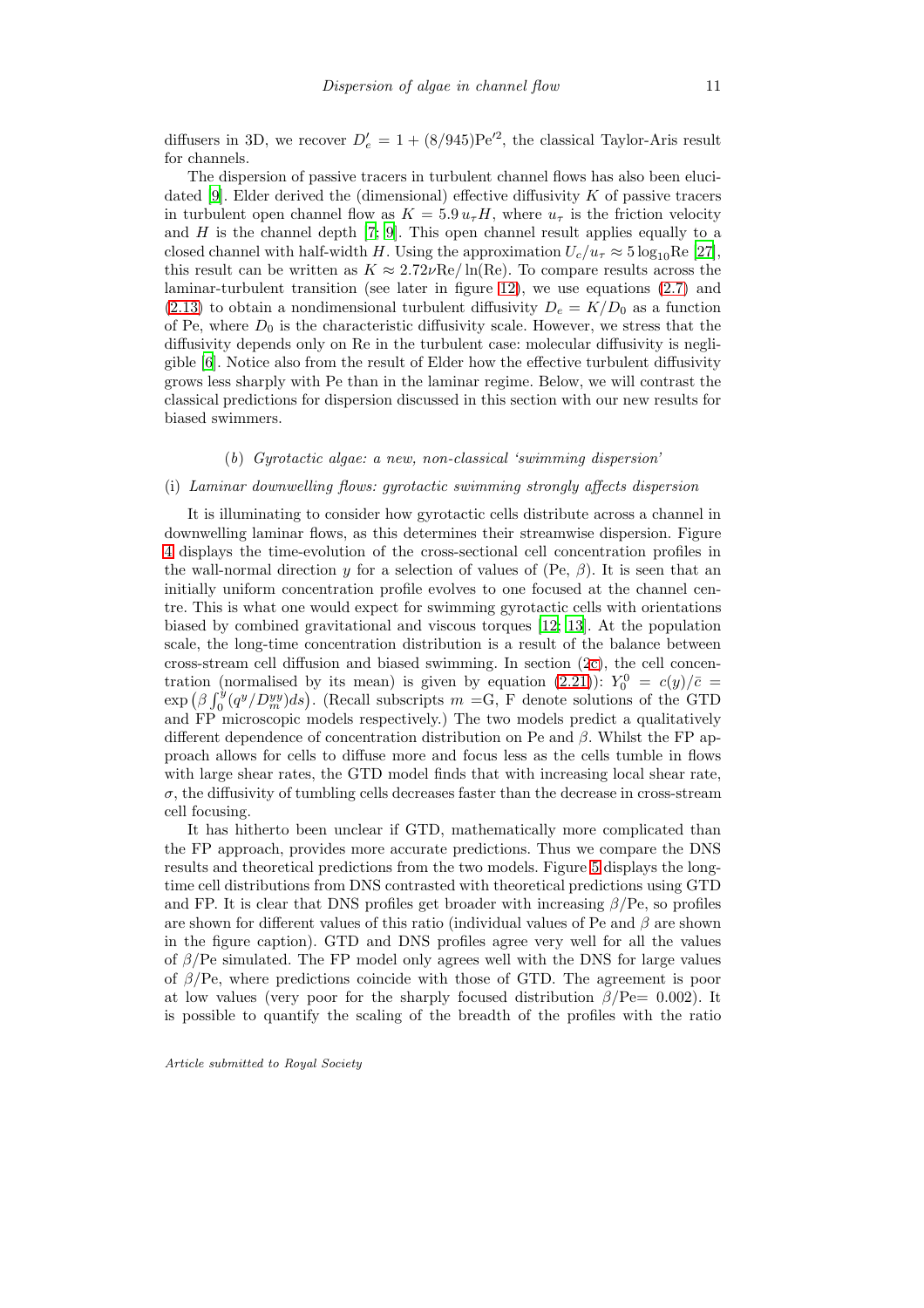

<span id="page-11-0"></span>Figure 4. Evolution of the DNS concentration profiles (not normalised) in the wall normal direction y for gyrotactic cells in downwelling channel flow with (Pe,  $\beta$ )=(27, 1.34), (1675, 33.5), (670, 6.7), (1675, 3.35), from top to bottom as shown. At large times, the gyrotactic cells are observed to accumulate around the channel center. The profiles become more peaked as the ratio  $\beta$ /Pe is decreased, see figure [5.](#page-12-0)

 $\beta$ /Pe. From asymptotic expressions for the ratio  $q^y/D_G^{yy}$  [\[19\]](#page-28-15), it follows that GTD profiles can be conveniently approximated by Gaussian distributions of width  $y_0 =$  $[(2/\lambda)(\beta/\text{Pe})]^{0.5}$  (see appendix A). Clearly these predictions need also to be tested experimentally (see discussion), but the DNS results indicate that GTD is likely a superior model of gyrotactic response to flow than the FP approach.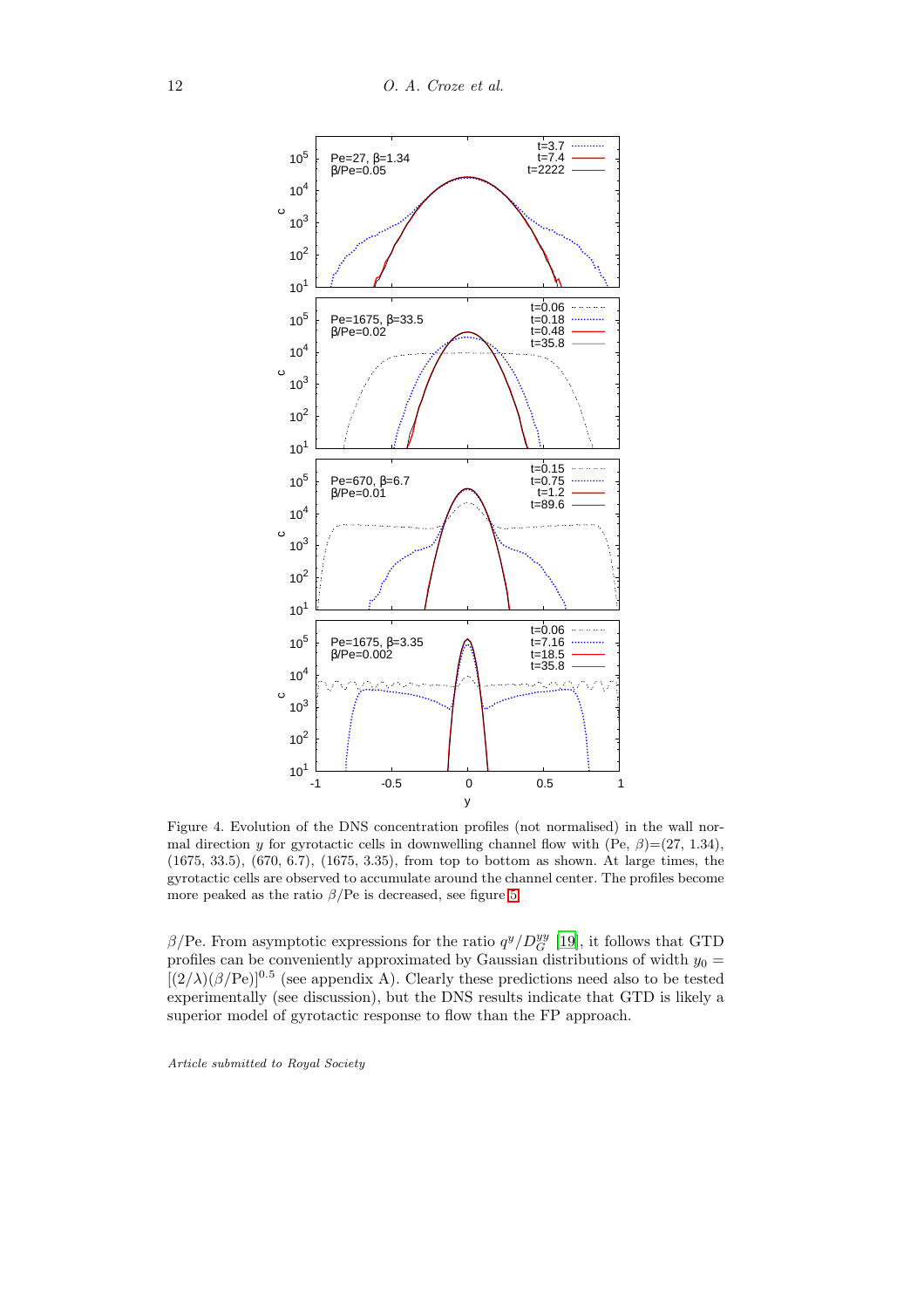

<span id="page-12-0"></span>Figure 5. Long-time concentrations profiles from DNS, normalised by the mean concentration  $\bar{c}$ , with (Pe,  $\beta$ ,  $\beta$ /Pe): (1675, 3.35, 0.002) (+), (670, 6.7, 0.01) ( $\times$ ), (1675, 33.5, 0.02)  $(\triangle)$ ,  $(27, 6.7, 0.25)$  ( $\square$ ). Theoretical predictions from the GTD and FP models (lines, see legend), are compared with the simulations. GTD predictions agree very well with DNS profiles for all  $\beta$ /Pe, but for FP agreement is poor for small values of this ratio. As in figure [4,](#page-11-0) DNS profiles broaden with increasing  $\beta$ /Pe is increased. This is as predicted by GTD, where profiles can be approximated as Gaussians of width  $y_0 = [(2/\lambda)(\beta/\text{Pe})]^{0.5}$ , see text and appendix A.

As for the passive case of figure [3,](#page-9-1) we have quantified dispersion using the statistical measures:  $\Lambda_0(t)$ , the drift above the mean flow;  $D_e(t)$ , the effective diffusivity; and  $\gamma(t)$ , the skewness. These are plotted in figure [6](#page-13-0) for Pe= 27, 670 and 1675 at the fixed value of  $\beta = 33.5$ . In these simulations, statistically stationary values for  $\Lambda_0(t)$  and  $D_e(t)$  are achieved for dimensionless times  $t \sim 1$ ; steady values are reached earlier for larger Pe. In terms of the Bees & Croze dispersion theory, steady dispersion is achieved in the long-time limit when transient solutions to the moment equations have died down:  $t \gg \tau_1$ . The analysis of transient solutions with DNS will be carried out in a future study, but it is reasonable that gyrotaxis makes the approach to steady dispersion faster than for passive tracers. The skewness is negative and approaches zero (with  $\gamma \sim t^{-0.49}$  for Pe= 27; see supplementary materials), suggesting a distribution tending to normality. Bees & Croze predicted the power law decay  $\gamma = \gamma_0 t^{-1/2}$  (the pre-factor  $\gamma_0(\beta, \text{Pe})$  depends on gyrotactic swimming) with the same exponent as the passive case [\[8\]](#page-28-4).

The steady gyrotactic swimmer dispersion displays some very surprising fea-tures, evident in the data presented in figure [6.](#page-13-0) For example,  $\Lambda_0$ , zero in the passive case, grows from a negative value to large positive values as Pe is increased. The effective diffusivity  $D_e$ , on the other hand, shows a non-monotonic behaviour for increasing Pe (recall  $D_e \sim Pe^2$  for passive tracers). We can qualitatively account for this behaviour considering the concentration distributions analysed above. Cells are biased to swim to the centre of the channel. Here only the torque due to gravity acts on cells, so cells swim upward at their mean swimming speed, which may be comparable with the mean flow speed for small Pe leading to  $\Lambda_0 < 0$ . For large Pe, the upwards swimming speed is negligible. As cell accumulation at the centre of the channel increases with Pe due to gyrotaxis they drift more relative to the mean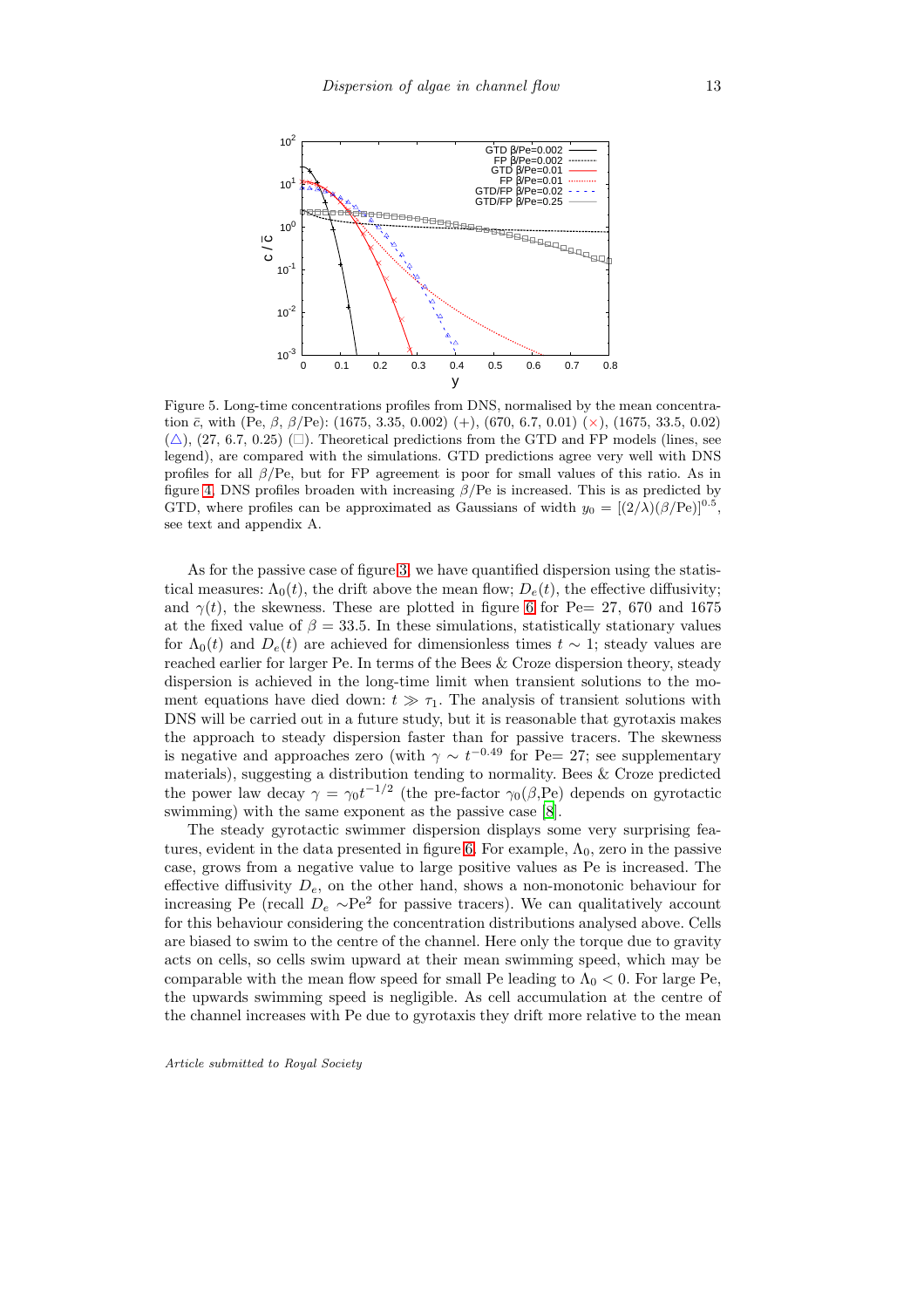

<span id="page-13-0"></span>Figure 6. Evolution of the dispersion of a population of gyrotactic swimming algae in a vertical down-welling laminar channel flow. The drift above the mean flow,  $\Lambda_0(t)$ , effective diffusivity,  $D_e(t)$ , and skewness,  $\gamma(t)$  are displayed for Pe= 27, 670 and 1675, top to bottom as shown, for fixed  $\beta = 33.5$ . Uniquely, gyrotactic swimming algae have a non-zero drift above the mean flow, in contrast to the passive tracers in figure [3.](#page-9-1) Even more peculiarly,  $\Lambda_0$  < 0 for Pe= 27. This is because of cell upswimming at mid-channel, see text.

flow, and so  $\Lambda_0$  is an increasing function of Pe. Cell accumulation at the centre of the channel removes them from regions of high shear rate, eventually leading to a decrease in their effective axial diffusivity with increasing Pe.

The Bees & Croze dispersion theory allows for the quantification of this intriguing dispersion behaviour; the results are summarized in section ([3c\)](#page-17-0) below. Prior to this, we shall consider time-dependent dispersion in turbulent flows.

#### <span id="page-13-1"></span>(ii) Turbulent downwelling flows: persistent but weaker swimming dispersion

Here we describe the first DNS study of the dispersion of gyrotactic cells in turbulent channel flows. To compare turbulent and laminar results we first focus on downwelling flows. Simulations were performed for  $(Pe, Re) = (16570, 2500)$ ,  $(28140, 4200)$  and  $(67000, 10000)$ , with corresponding values of  $\beta = 33.5, 55$  and 67.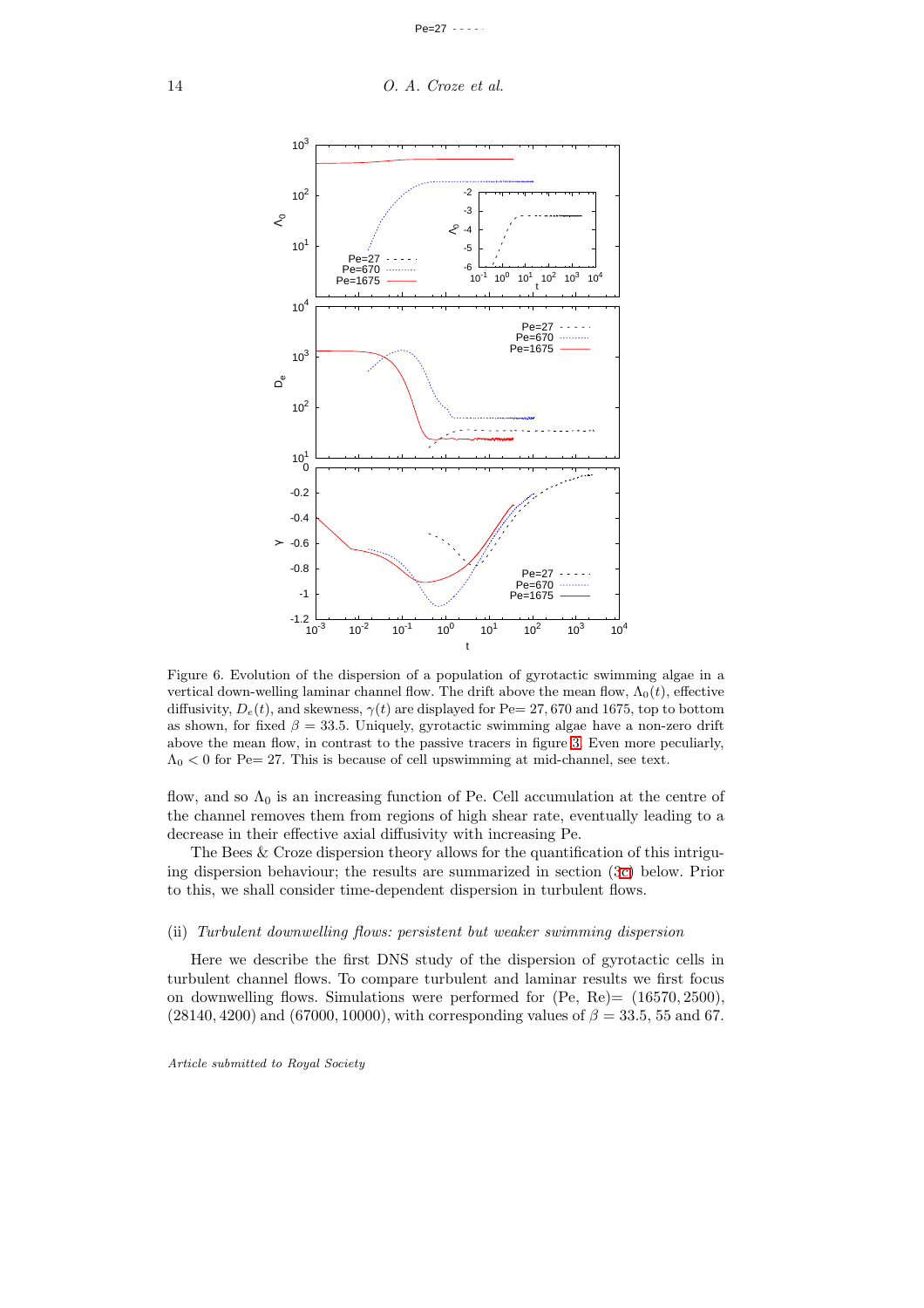

The long-time wall-normal cell concentration profiles for these turbulent flows are

<span id="page-14-0"></span>Figure 7. Single realizations of the long-time concentration profiles (not normalised) in direction y for gyrotactic cells in downwelling turbulent flows for  $(Pe, Re) = (16570, 2500)$ , (28140, 4200) and (67000, 10000), as shown. Gyrotaxis causes depletion of cells from regions close to the walls where shear is large, but the mean profile departs little from uniform concentration (expected of passive tracers).

shown in figure [7.](#page-14-0) It is clear that the mean cell concentration is uniform (barring small fluctuations about the mean) for almost the entire channel width, except for regions close to the wall that are gyrotactically depleted of cells (gyrotactically depleted regions occupy only a small fraction  $(< 4\%)$  of the channel width). Shear and advection experienced by a cell in turbulent flows are very different from the laminar case. The turbulent flow can be thought of as a time-averaged base profile on which are superposed turbulent fluctuations (the well-known Reynolds decomposition [\[27](#page-29-6)]). The shear rate of the base profile is close to zero in the middle of the channel, and large at the walls, see figure [2,](#page-9-0) and deviates from the laminar case; this alone will lead to broader concentration profiles. On top of this, turbulent fluctuations perturb the flow, causing cell reorientation and advection. We can think of turbulence as endowing cells with an increased diffusivity [\[35](#page-29-14)] acting to make gyrotactic accumulations in this downwelling case less pronounced. Only close to the walls is the impact of mean shear sufficient to cause significant cell depletion; an effect that increases with  $\beta$ /Pe in a similar fashion to the laminar case. The small but measurable effects of gyrotaxis on the concentration profiles are reflected in the time-dependent dispersion measures for the turbulent case, plotted in figure [8](#page-15-0) for the same values of (Pe,  $\beta$ ) considered above. We leave a detailed analysis of transients to a future study but note that, due to the increased diffusivity by turbulence, the approach to the limiting behaviour is faster than in the laminar case. Less obviously, the long-time dispersion retains a rich behaviour (observe the order of the curves in figure [7\)](#page-14-0). In particular, notice that cells have a nonzero drift  $\Lambda_0$ ; this is due to local focusing of cells in downwelling regions of the fluctuating flow. The dispersion of gyrotactic swimmers is thus qualitatively distinct from that of passive tracers even in a turbulent flow. As Pe is increased to the maximum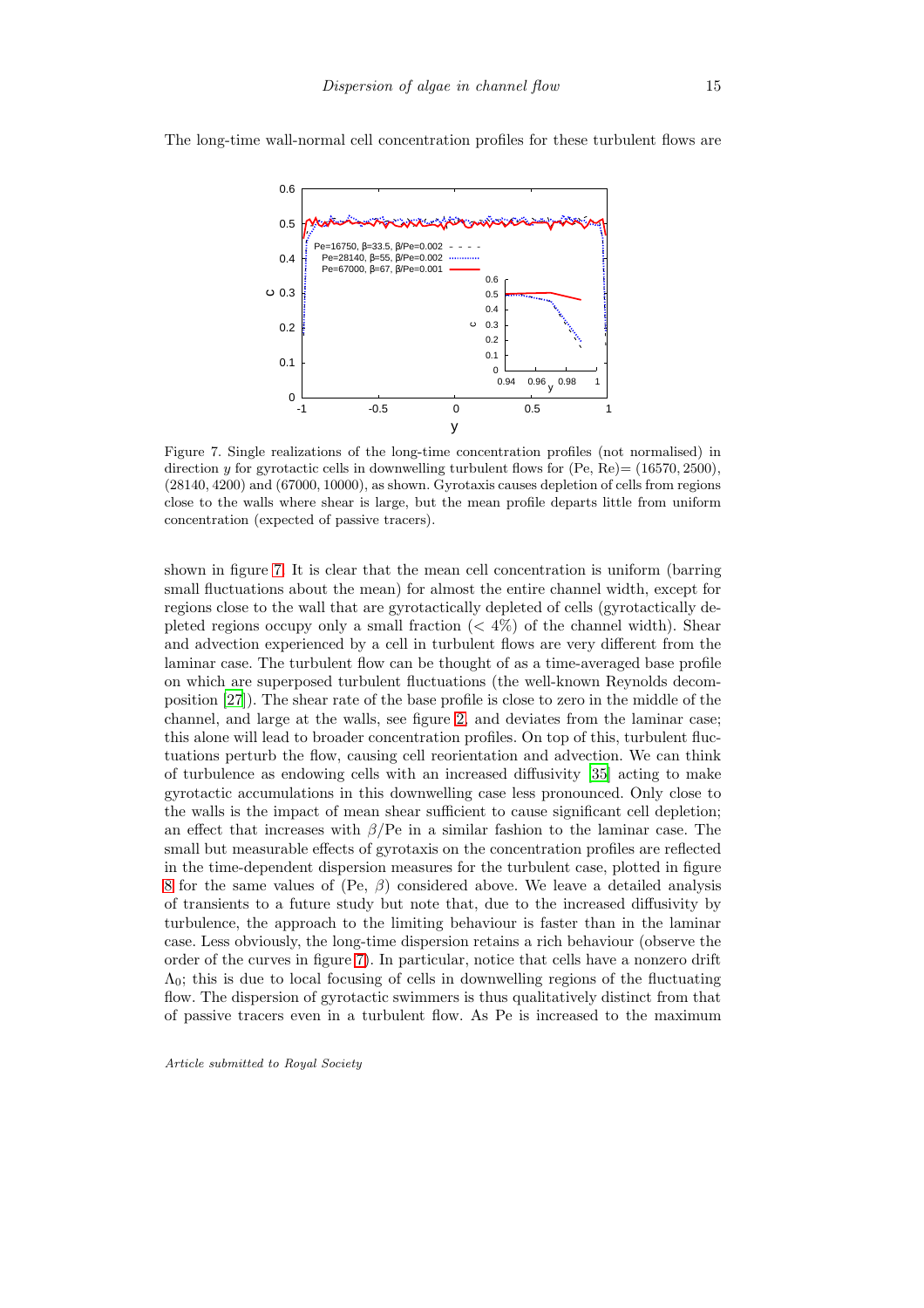

<span id="page-15-0"></span>Figure 8. Evolution of statistical measures (top to bottom, as for the laminar case) for gyrotactic cells in a vertical downwelling turbulent channel flow for (Pe, Re)= (16570, 2500), (28140, 4200) and (67000, 10000), as shown. The long-time values of the drift above the mean flow,  $\Lambda_0$  and effective diffusivity,  $D_e$  are plotted in figure [12.](#page-19-0) Values of  $\beta$  are not shown for clarity, see table [1.](#page-8-0)

value simulated,  $\Lambda_0$  decreases whilst  $D_e$  increases, indicative of increased mixing by turbulence.

## (iii) Dispersion in upwelling flows

The case of dispersion in flows directed vertically upwards (against the direction of gravity) is considered here briefly. The DNS results for the same values of Pe and  $\beta$  as the laminar downwelling case of section ([3i\)](#page-10-0) are shown in Figure [9.](#page-16-0) The drift above the mean flow  $\Lambda_0$  is positive for small Pe, and grows more negative with increasing Pe. This behaviour is the result of the peculiar distribution of gyrotactic cells in the flow: cells in upwelling flow are biased to swim not to the channel centre, but to the walls [\[12\]](#page-28-8). Interestingly, accumulation and dispersion depend critically on the flow direction! The inset of figure [9,](#page-16-0) bottom, shows the normalised cell concentration  $c/\bar{c}$  in the wall normal direction y, demonstrating the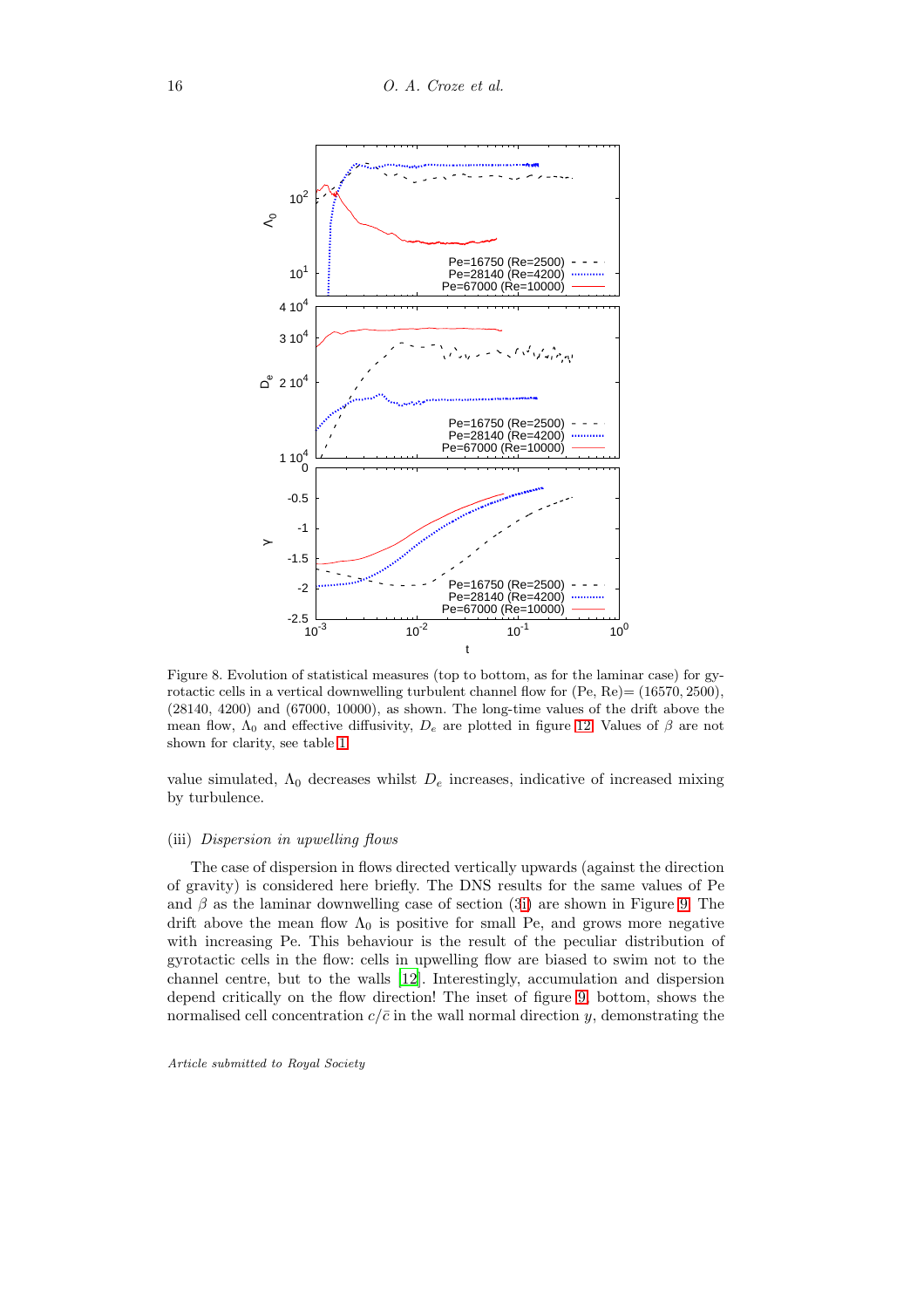

<span id="page-16-0"></span>Figure 9. Dispersion of gyrotactic algae in vertical upwelling laminar flows. The parameters are as for the downwelling laminar case ( $\beta = 33.5$  and  $Pe = 27,670,1675$ ). Top: the drift  $-\Lambda_0$  (inset: the positive drift for  $Pe = 27$ ). Bottom: the effective diffusivity  $D_e$  (inset: the normalised concentration profiles).

wall accumulation, which becomes more peaked with decreasing  $\beta$ /Pe (for more details, see supplementary materials). Thus, for fixed  $\beta$  and increasing Pe, cells focus at the walls and experience slower flow and less of the shear profile, leading to a decrease in both the drift,  $\Lambda_0$ , and the diffusivity,  $D_e$ . The change of sign in  $\Lambda_0$  has a similar explanation as for the downwelling case.

The upwelling turbulent case, presented in figure [10,](#page-17-1) was also investigated for the same parameter values as the downwelling case of section ([3ii\)](#page-13-1). We see that dispersion measures do not reach steady values: both  $\Lambda_0$  and  $D_e$  grow monotonically with time for the duration of the simulation run. The inset to the top figure [10](#page-17-1) shows the cell concentration profiles displaying a thin band of gyrotactic accumulation at the walls. Cells that end up in this band are subject to strong dispersal by the large mean shear rate at the wall. Diffusion, whether due to turbulence or swimming, is not strong enough to balance the shear-induced migration towards the wall, as is the case for laminar flow, leading to non-steady dispersion over the course of the simulations.

However, the upwelling dispersion results presented above are not realistic for swimming species that are negatively buoyant; accumulations of negatively buoyant cells at the walls can result in instability and the formation of downwelling flow and descending plumes near the walls [\[12\]](#page-28-8). These instabilities will differ in their extent in the laminar and turbulent upwelling cases, but we expect buoyancy driven wall flows to ensue after accumulation in both regimes.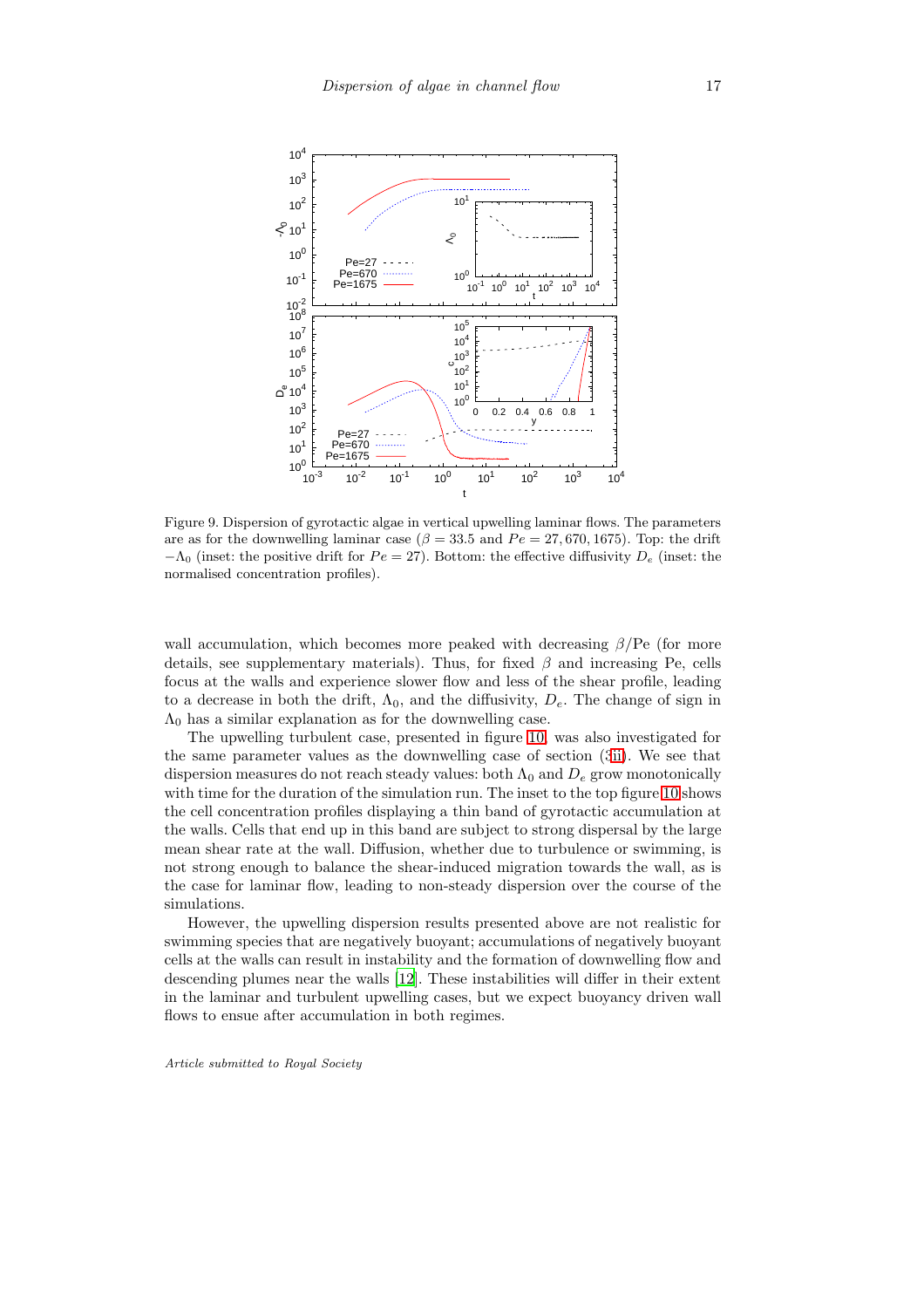

<span id="page-17-1"></span>Figure 10. Dispersion in upwelling turbulent flows for the same parameters as the downwelling case. Top: mean drift  $\Lambda_0$  (inset: cell concentration profile close to the wall). Bottom: effective diffusivity  $D_e$ . Note that in the turbulent case neither of the statistical measures reaches a steady value.

#### (iv) The effects of cell elongation

So far we have assumed that the gyrotactic cells are spherical, setting the eccentricity parameter  $\alpha_0$  to zero. Here we present simulations obtained with a non-zero eccentricity,  $\alpha_0 = 0.8$ , for the cases  $(Pe, \beta) = (670, 6.7)$  (laminar) and (28140, 55) (turbulent). We chose the relatively large value of  $\alpha_0 = 0.8$  to emphasise the effect of eccentricity. Results for the effective diffusivity for downwelling flow are shown in figure [11](#page-18-0) for the laminar and turbulent cases. The insets in the figure display the concentration profiles. We see that in the laminar case the effect of eccentricity is to broaden the profile, as observed in Bearon  $et \ al.$  [\[36\]](#page-29-15). This broader distribution results in an increased value of effective diffusivity (cells sample more of the shear profile). In the turbulent case of figure [11](#page-18-0) (bottom) there is a much smaller broadening effect. The effect of cell elongation on other statistical measures for the parameters considered here is marginal, see supplementary materials. If realistic values of biflagellate eccentricity ( $\alpha_0 = 0.03$  [\[14\]](#page-28-10)) are used, predictions for the dispersion of biased swimmers are not very different from those obtained here for spherical cells.

## <span id="page-17-0"></span>(c) Long-time dispersion of gyrotactic cells as a function of  $Pe (Re)$  across the laminar-turbulent transition

Having analysed the full time-dependence of gyrotactic cell dispersion, we concentrate here on its long-time behaviour. In this limit, laminar DNS results can be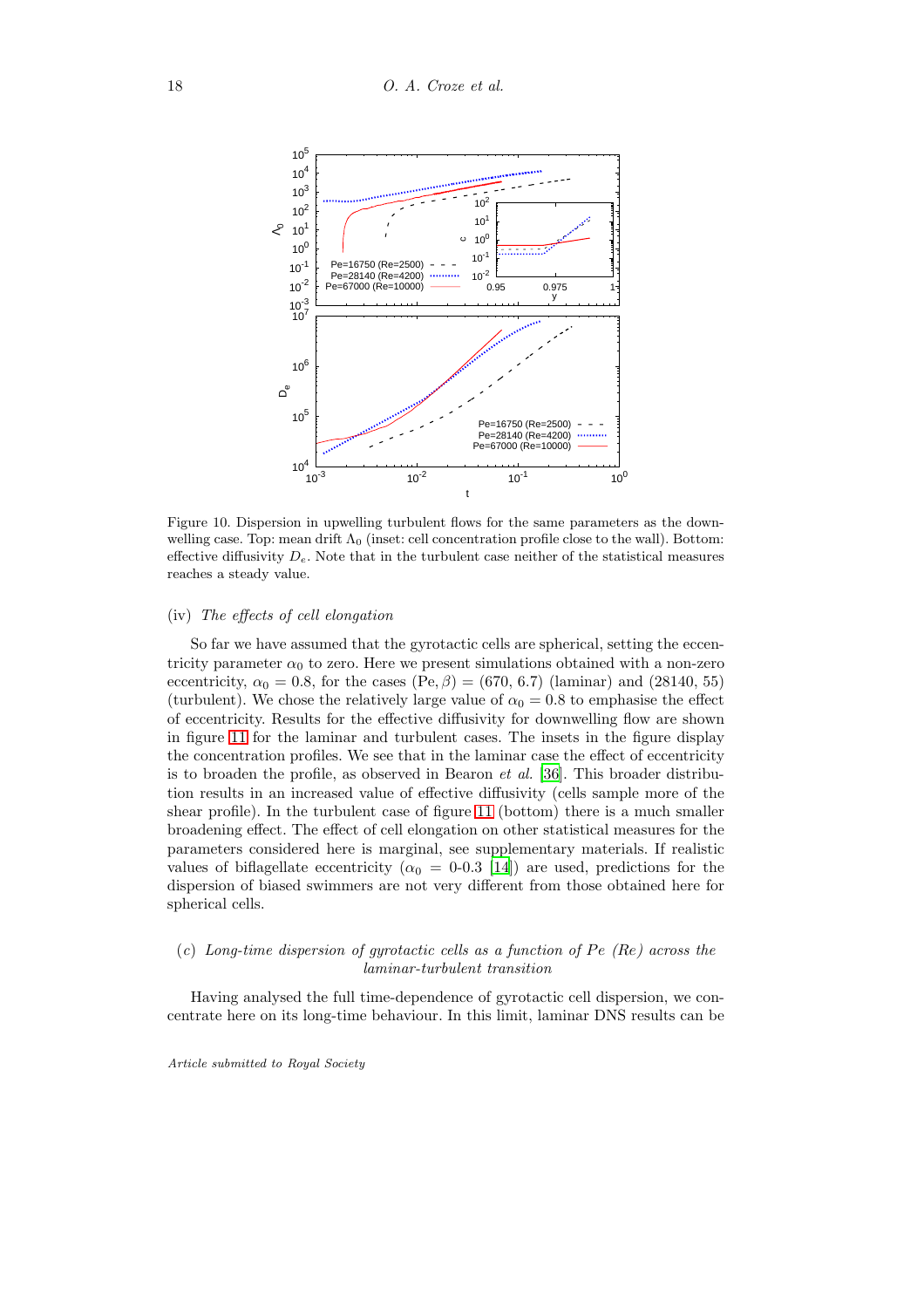

<span id="page-18-0"></span>Figure 11. The effect of cell elongation on dispersion. DNS simulations of the effective diffusivity  $D_e$  performed for spherical ( $\alpha_0 = 0$ ) and elongated ( $\alpha_0 = 0.8$ ) cells for downwelling flows. Top: laminar flow, with Pe= 670 and  $\beta = 6.7$ ; bottom: turbulent flow, with Pe= 28140 and  $\beta = 55$ . Even for the large  $\alpha_0$  value considered, qualitative effects are not observed and significant quantitative differences are apparent only in the laminar case (see text and supplementary materials).

compared with predictions from analytical theory for drift  $\Lambda_0$  and diffusivity  $D_e$ as functions of Pe (for given  $\beta$ ). The theory requires as inputs expressions for the mean swimming direction, q, and diffusivity tensor, D, obtained from microscopic stochastic models. We test two alternative microscopic models: Fokker-Planck (FP) and generalised Taylor dispersion (GTD). The models predict qualitatively different functional forms for the components of D as a function of the dimensionless shear  $\sigma$ . Correspondingly, predictions for  $\Lambda_0$ (Pe) and  $D_e$ (Pe) obtained with the two models also differ.

The predictions from the analytical theory are shown as curves in figure [12a](#page-19-0), b, for fixed values of  $\beta$ ; the corresponding DNS results for selected Pe and the same values of  $\beta$  are shown as points. It is clear that, for the GTD predictions, the agreement between theory and simulation for  $\Lambda_0$  is very good. The GTD prediction is that, for fixed  $\beta$ ,  $\Lambda_0$  increases with Pe, tending to a linear behaviour for large enough Pe. This is in contrast to passive tracers, for which  $\Lambda_0 = 0$ . For small Pe the FP prediction coincides with that of GTD, but, for larger Pe,  $\Lambda_0$  tends to a constant instead of growing with Pe. The smaller the value of  $\beta$ , the greater is the difference between the predictions of the two microscopic models (as for concentration profiles). A similar trend is seen for the effective diffusivity  $D_e$ , shown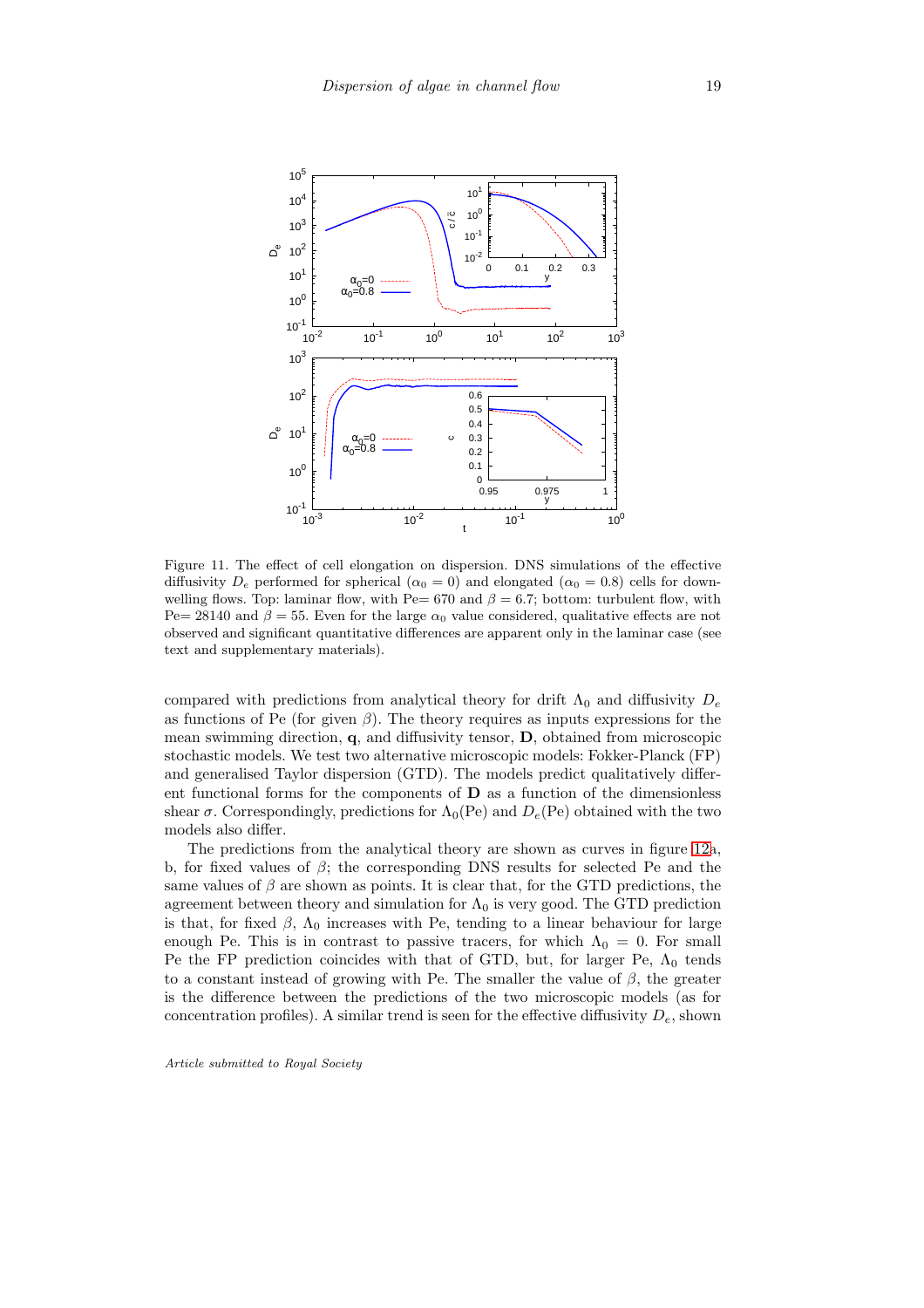

<span id="page-19-0"></span>Figure 12. DNS results for long-time (a) drift,  $\Lambda_0$ , and (b) diffusivity,  $D_e$ , as a function of Pe for gyrotactic cells in downwelling flows. Values of  $\beta$  are: 1.34 ( $\bullet$ ), 6.7 (+), 33.5  $(\square)$ , 55 (A), 67 ( $\blacklozenge$ ). The DNS results are compared with predictions from the Bees & Croze dispersion theory, using the FP and GTD microscopic models, plotted as lines for the same  $\beta$  values as the DNS, see legend. Simulation results compare well with GTD predictions for all β, but, for Pe $\geq 1$ , they are incompatible with FP predictions for small β. Also plotted in (b) are the classical results for passive tracers. In laminar flows,  $Λ<sub>0</sub> = 0$ and  $D_e \sim Pe^2$ , in sharp contrast with our predictions for swimmers. In turbulent flow, we still have  $\Lambda_0 > 0$  for swimmers, though it appears to decay to zero with increasing Pe. The turbulent  $D_e$  for swimmers is close to the passive case; see text.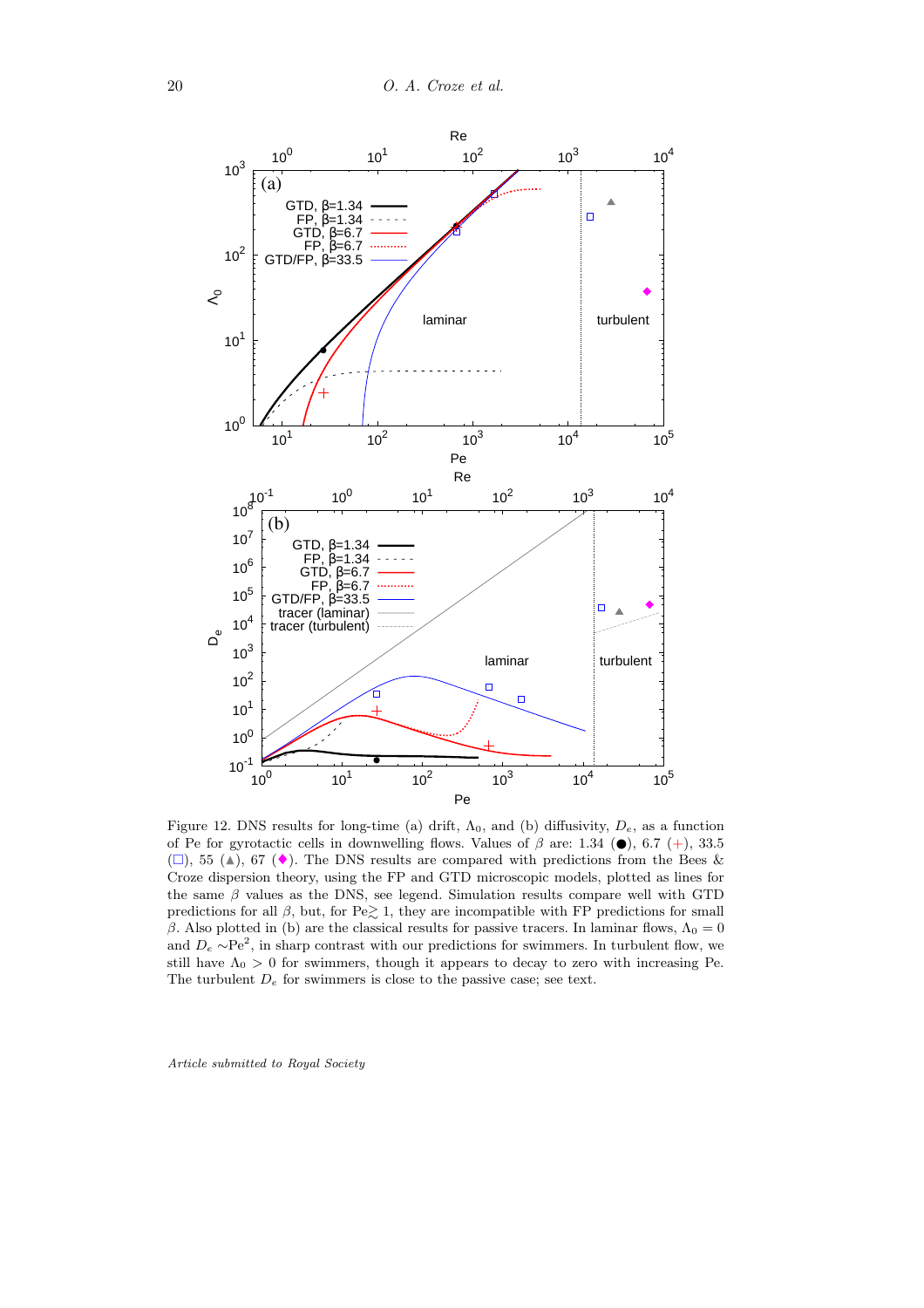as a function of Pe in [12b](#page-19-0). We see that for  $\beta = 33.5$ , both GTD and FP predict a diffusivity rising and then falling with Pe, consistent with DNS results. For smaller values of  $\beta$ , however, the FP and GTD predictions are different: GTD predicts a decrease of  $D_e$  at large Pe, while FP predicts a (second) rise. The DNS results are not compatible with this rise, but agree well with the GTD prediction. We remark that this dispersion behaviour is unique to swimming cells. It is due to gyrotactic bias and the ensuing accumulations that change the distribution of cells and thus their dispersion, as discussed above. Also shown in figure [12b](#page-19-0) is the diffusivity for passive tracers, which grows as  $D_e \sim \text{Pe}^2$  [\[5\]](#page-28-1), without the decrease at large Pe we predict for gyrotactic swimmers.

In earlier sections we have seen how the effect of gyrotaxis on accumulation and dispersion is more subtle in turbulent flows. DNS results for long-time dispersion reflect these changes and are also summarised in figure [12.](#page-19-0) An analytical theory of turbulent swimming dispersion has yet to be formulated, so we compare only with theory for passive tracers. It is seen for all simulations with  $\beta = 33.5$ , that the value of  $\Lambda_0$ , which was growing with Pe in the laminar regime, drops a little just beyond the transition to turbulence. On the other hand, the diffusivity  $D_e$ , which was falling at large laminar Pe, suddenly acquires a sizeable value. The turbulent shear profile and fluctuations alter the distribution of cells. The effect of gyrotaxis is thus weakened but still measurable in the dispersion, which is similar but not identical to that of passive tracers. The fractional drift above the mean flow speed  $U = (2/3)U_c$ , is given by  $\delta \equiv \lim_{t\to\infty} (1/U)[dm_1/dt - U] = (3/2)\Lambda_0/\text{Pe}$ ; this is rather small for large turbulent Pe values. Nevertheless, it is remarkable that drift should not be zero in a turbulent flow, as it is for passive tracers. For very large values of Pe, we expect gyrotaxis to have practically no effect on dispersion: the time-averaged concentration profile will be well-approximated as uniform and  $\Lambda_0 = 0$ . Indeed our results suggest that  $\Lambda_0 \rightarrow 0$  for increasing Pe in the turbulent regime.

## 4. Discussion

We have studied the dispersion of gyrotactic swimming algae in channel flows by direct numerical simulations (DNS) and analytical theory. This is the first study to evaluate cell distributions and statistical measures of gyrotactic cell dispersion (drift above mean flow  $\Lambda_0$ , effective diffusivity  $D_e$  and skewness  $\gamma$ ) for flows on either side of the laminar-turbulence transition. We find unique cell accumulations and dispersion with non-zero drift and a non-monotonic diffusivity with Peclet number, Pe, with qualitative differences for upwelling and downwelling flows. The dispersion behaviour is remarkable and unique to gyrotactic swimming cells; passive tracers are transported at the mean flow rate  $(\Lambda_0 = 0)$ , the diffusivity increases with Pe  $(D_e \sim Pe^2)$  [\[5\]](#page-28-1), and dispersion is insensitive to channel orientation. In the laminar downwelling regime, simulation results were compared with the predictions derived from a recently formulated general analytical theory of swimming dispersion [\[1;](#page-27-0) [19\]](#page-28-15), applied here for the first time to channel geometry. The theory requires as inputs expressions for cell response to the local shear in a flow, determined from microscopic models.

We have evaluated predictions based on two alternative models: the Fokker-Planck (FP) [\[33;](#page-29-12) [34\]](#page-29-13) and generalised Taylor dispersion (GTD) [\[20;](#page-28-16) [21](#page-29-0); [19\]](#page-28-15) approaches. Which model is more realistic has long been a matter of debate [\[20\]](#page-28-16). Here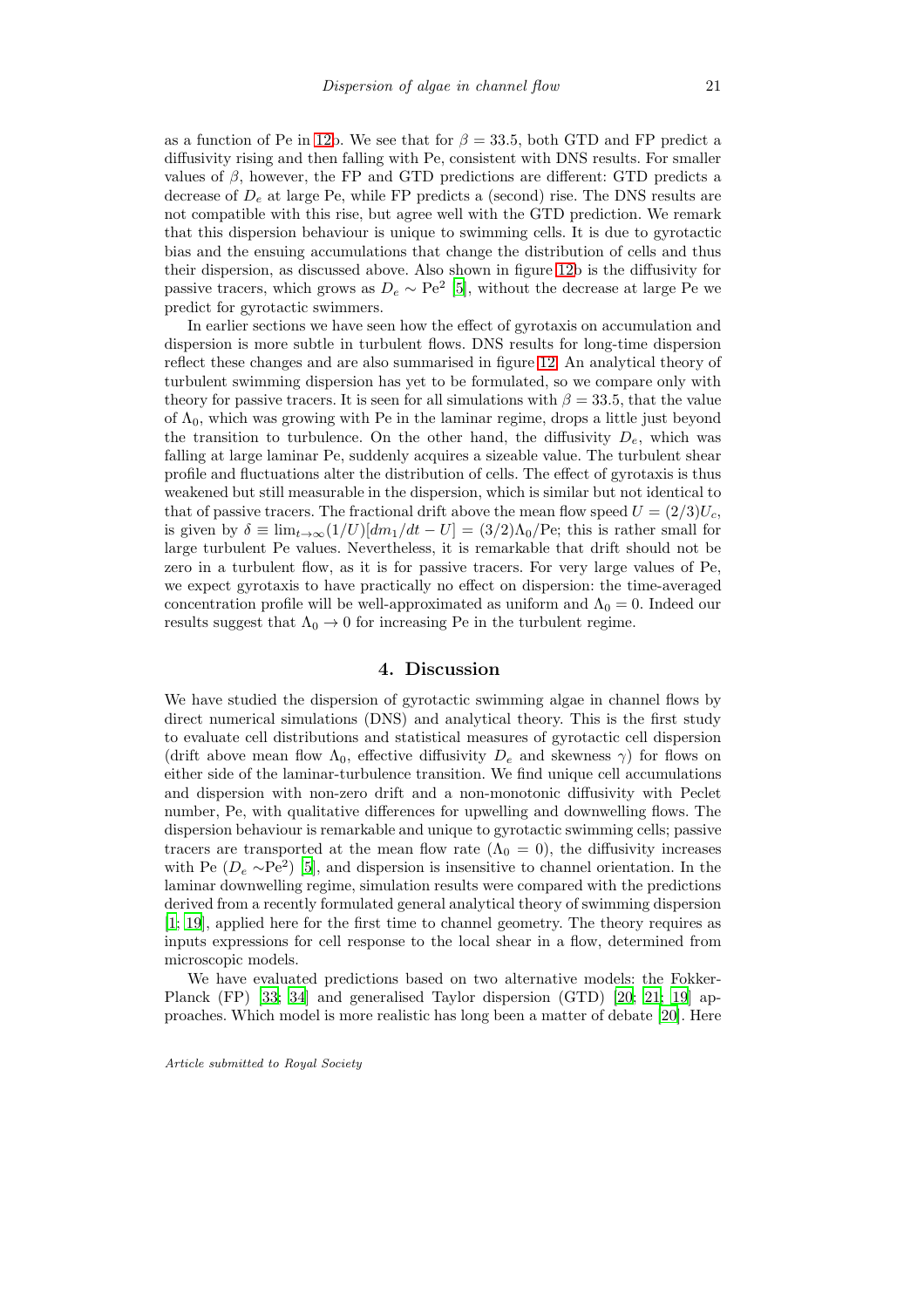we find that the DNS are in excellent agreement with analytical predictions based on GTD, providing the first evidence that it is much better than the FP model at describing swimmers in flows. As well as validating analytical predictions for laminar flow, the DNS allow us to explore the industrially relevant dispersion of gyrotactic algae in turbulent channel flows. In the turbulent regime the effects of gyrtoaxis (accumulations resulting in non-zero drift) persist, but are much more subtle. Effective diffusivity in downwelling turbulent flows is similar to that of passive tracers. These are the first full direct numerical simulations of biased swimmers in turbulent channel flows; previous studies having concentrated on vortical flow [\[37\]](#page-29-16) or synthetic approximations of homogeneous isotropic turbulence [\[35;](#page-29-14) [31\]](#page-29-10).

The fact that swimming algae in channel flows distribute very differently to passive tracers has important practical consequences for the culture of swimming species. The most dramatic implications of our findings are for photobioreactors that operate using laminar flows. For example, in draft tube air-lift bioreactors, bubbles up a central draft tube (riser) mix and aerate cells, which then circulate down the channel formed between the draft tube and the surface of the reactor (downcomer; see figure [1c](#page-2-0)). The Bees & Croze [\[1\]](#page-27-0) analytical theory, confirmed by simulations, predicts that gyrotactic swimming algae will be focused more and more sharply at the center of the downcomer as Pe (the flow rate for fixed channel width, or Re) is increased. For example, considering a flow with  $Pe=1675$  (Re= 250) and the swimming Peclet number  $\beta = 33.5$  (H= 5cm), we predict that the concentration at the walls is a vanishingly small fraction of the mean, given by  $c/\bar{c} \approx \exp[-\text{Pe}\lambda/(2\beta)] \sim 10^{-22}$  (using  $\lambda = 2.2$  for *Chlamydomonas augustae*; see approximations in Appendix A). Non-swimming cells and molecular solutes, on the other hand, would be uniformly distributed across the tube,  $c/\bar{c} = 1$ . As we can reasonably assume that the probability of cell adhesion to the walls is proportional to the concentration there, we predict that surface fouling by gyrotactic cells will be markedly reduced relative to non-swimming cells. Fouling can be a big problem in closed bioreactors because cells buildup can prevent light penetration and thus growth, and in extreme cases can clog reactor conduits [\[38](#page-30-0)].

The peculiar dispersion of biased swimmers will also affect growth in bioreactors. Our results indicate that gyrotactic swimmers in a downwelling flow drift faster and diffuse less than passive tracers, which travel at the mean flow. We can make experimentally measurable predictions for the dispersion of Chlamydomonas augustae, the alga whose swimming parameters (reorientation time B, rotational diffusivity  $d_r$ , swimming speed  $V_s$ ) we have used in this study. For example, in the case with  $\beta = 6.7$  and Pe= 670 (e.g. a realistic, small air-lift with  $H = 1$  cm and  $U_c = 1$  cm/s) the fractional drift above the mean flow,  $\delta = (3/2)\Lambda_0/\text{Pe}$ , is estimated to be  $\delta = 0.48$ . In other words C. augustae cells drift about 50% faster than passive tracers, such as nutrients. For the nondimensional effective diffusivity we predict  $D_e = 0.8$ : the axial diffusivity of cells is smaller than the cell diffusivity scale  $(V_s^2/d_r = 1.49 \times 10^{-3} \text{ cm}^2/\text{s})$  in the absence of flow. To compare these predictions with those for passive molecular solutes, we consider the dispersion of  $CO<sub>2</sub>$ (molecular diffusivity  $D_t = 1.6 \times 10^{-5}$  cm<sup>2</sup>/s), a vital nutrient for algae. In the flow under consideration, cells have  $Pe= 670$ , but  $CO<sub>2</sub>$ , with its smaller diffusivity, has  $Pe_t = Pe V_s^2/(d_r D_t) = 6.2 \times 10^4$ . Thus, the non-dimensional tracer diffusivity is  $D_{e,t} \approx (8/945) \text{Pe}_t^2 \sim 10^7$ , from the Taylor-Aris result. Re-dimensionalising swimming and solute effective diffusivities by multiplying by diffusivity scales, we find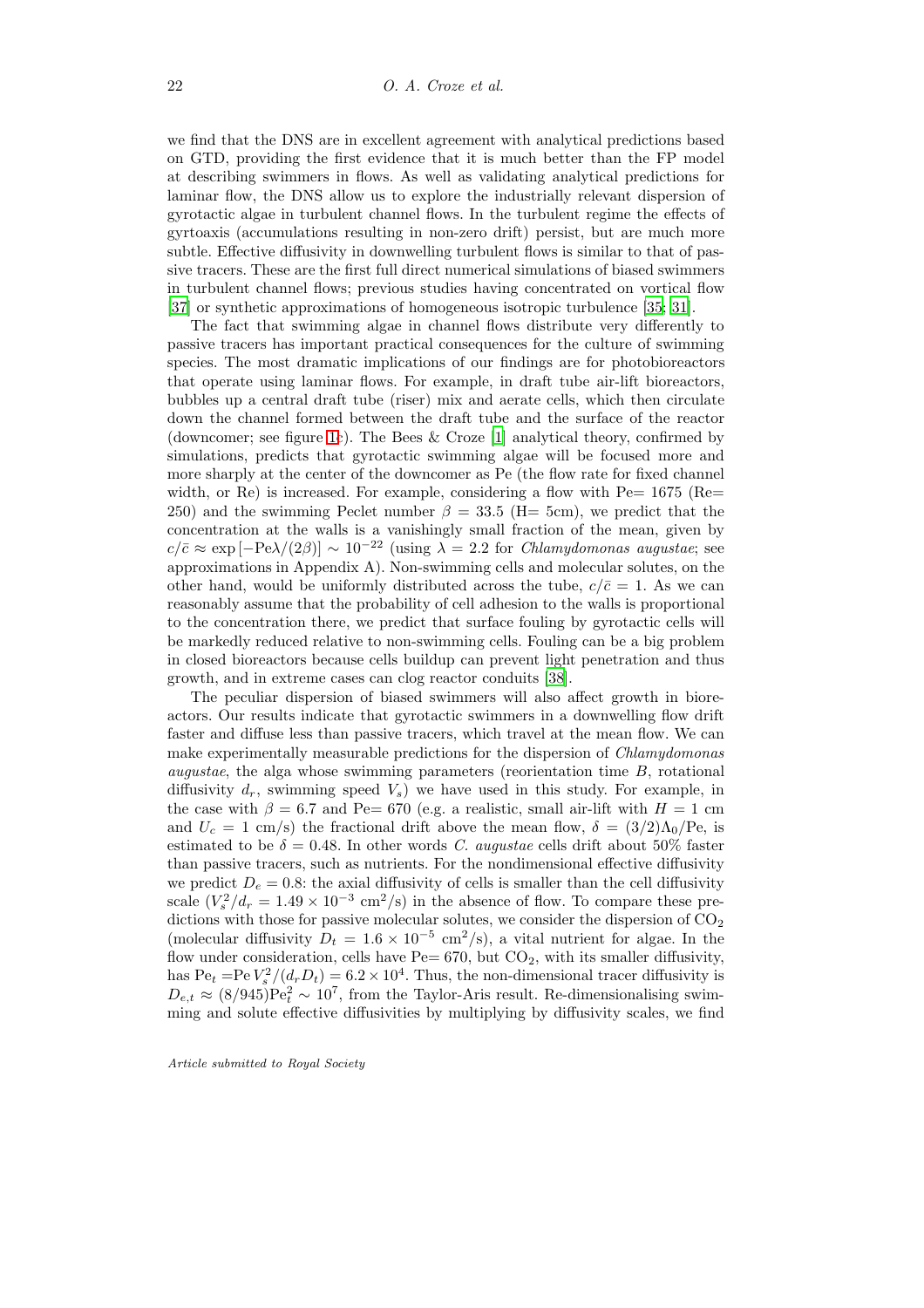that the axial diffusivity of  $CO_2$  along a channel is  $\approx 10^5$  times greater than that of C. augustae. This dramatic differential dispersion of cells and nutrients could have important consequences for swimming cell growth in reactors.

In turbulent downwelling flows, which may also be realised in air-lifts, the effects gyrotactic swimming are much less pronounced. Gyrotactic depletion is not as efficient as in laminar flows: the concentration at the walls is at best half of the mean concentration. We thus expect significant fouling in air-lifts under turbulent regimes. The influence of gyrotaxis on dispersion is also weaker than in the laminar case. For C. augustae in a turbulent channel flow with  $\beta = 55$  (H = 8.4cm) and Pe= 28140 (Re= 4200,  $U_c = 5 \text{cm/s}$ ), the DNS predict a fractional drift of  $\delta = 0.015$ . This is very small, and may be neglected for short channels. As shown in figure [12b](#page-19-0), the effective diffusivity is of the same order as that of a passive tracer such as  $CO<sub>2</sub>$ .

The excellent agreement between DNS and predictions for dispersion obtained using generalised Taylor dispersion theory, provides a first confirmation that the swimming dispersion theory of Bees & Croze [\[1](#page-27-0)] is robust. If they are to be useful in bioreactor engineering design, however, the theoretical and numerical predictions for dispersion need to be tested against experiments. Work is in progress to test GTD predictions for pipe flow with the alga Dunaliella [\[23](#page-29-2)]. It would also be interesting to test experimentally the numerical and analytical predictions for channel flow presented herein, exploring in particular the laminar-turbulent transition region. Since tubes are often arranged horizontally in bioreactor designs, it will be interesting to study the effect of tube orientation on biased swimmer dispersion. Croze et al. [\[39\]](#page-30-1) have carried out experiments on the dispersion of Chlamydomonas augustae in horizontal pipe flow for low Pe. They found a complex transport mediated by sheared bioconvection patterns and suggested that such cell-driven flows could alter the transition to turbulence. It would be interesting to study this transition experimentally and with the aid of simulations such as presented here, including the effects of cell buoyancy (especially for small Pe flows) [\[19](#page-28-15)].

More generally, our study could be extended to open channel flows, such as those present in pond bioreactors, channels, waterfalls and rivers. The swimming dispersion effects we have explored must also exist whenever biased swimmers are subject to shear in the ocean and lakes. Significantly, about 90% of species implicated in the formation of harmful algal blooms swim using flagella [\[40](#page-30-2)]. A recent study has shown that Heterosigma akashiwo is gyrotactic and could be responsible for thin layer formation [\[16\]](#page-28-12). However, the role of biased swimming in the dispersion and ecology of algae remains largely unexplored.

## Acknowledgements

We thank Rachel Bearon for comments and discussions, and Miriam La Vecchia for help with implementing the formulation based on quaternions. Discussions with Victoria Adesanya, Stuart Scott and Alison Smith on photobioreactors are also acknowledged. Computer time provided by SNIC (Swedish National Infrastructure for Computing) is gratefully acknowledged. OAC and MAB are thankful for support from the Carnegie Trust and EPSRC (EP/D073398/1 and EP/J004847/1).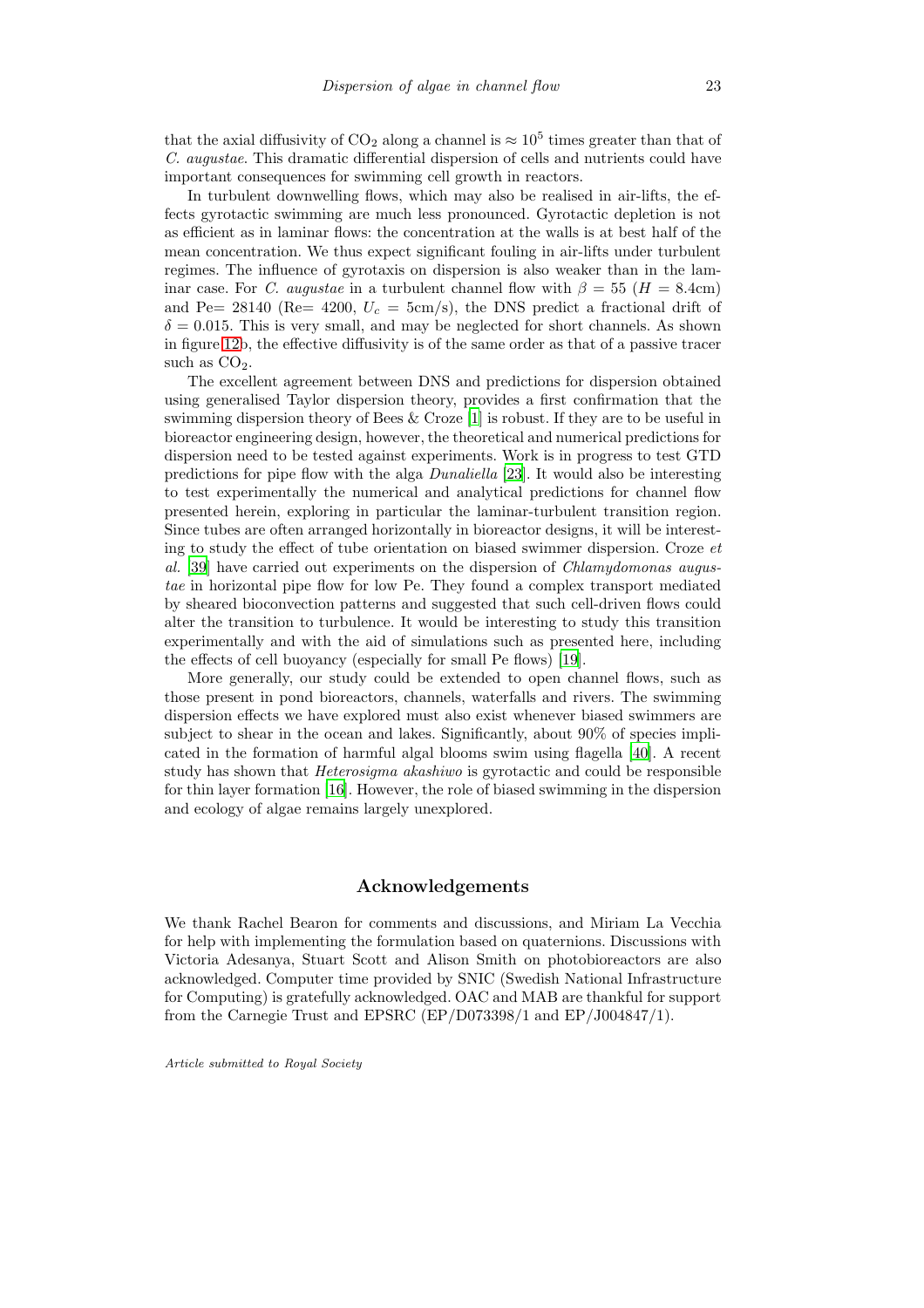|                                           | $a_0$                 | $a_2$                                       | $a_4$                 | $b_2$                 | $b_4$                 |
|-------------------------------------------|-----------------------|---------------------------------------------|-----------------------|-----------------------|-----------------------|
| $\mathbf{a}^x$                            | $5.7 \times 10^{-1}$  | $3.66 \times 10^{-2}$                       | $\Omega$              | $1.75 \times 10^{-1}$ | $1.25 \times 10^{-2}$ |
| $a^y$                                     | $2.05 \times 10^{-1}$ | $1.86 \times 10^{-2}$                       |                       | $1.74 \times 10^{-1}$ | $1.27 \times 10^{-2}$ |
| $\mathbf{a}_{G}^{xx}$                     | $5.00 \times 10^{-2}$ | $1.11 \times 10^{-1}$ $3.71 \times 10^{-5}$ |                       | $1.01 \times 10^{-1}$ | $1.86 \times 10^{-2}$ |
| $\mathbf{a}_{G}^{yy}$                     | $9.30 \times 10^{-2}$ | $1.11 \times 10^{-4}$                       |                       | $1.19 \times 10^{-1}$ | $1.63 \times 10^{-4}$ |
| $\mathbf{a}_{G}^{xy}$                     | $9.17 \times 10^{-2}$ | $1.56 \times 10^{-4}$                       |                       | $2.81 \times 10^{-1}$ | $2.62 \times 10^{-2}$ |
| $\mathbf{a}_F^{xx}$                       | $5.60 \times 10^{-2}$ | $3.23 \times 10^{-2}$                       | $1.70 \times 10^{-5}$ | $2.70 \times 10^{-1}$ | $1.42 \times 10^{-4}$ |
| $\mathbf{a}_{F}^{yy}$                     | $9.30 \times 10^{-2}$ | $5.73 \times 10^{-4}$                       | $1.85 \times 10^{-3}$ | $4.96 \times 10^{-2}$ | $1.54 \times 10^{-2}$ |
| $\mathbf{a}^{xy}_{\scriptscriptstyle{F}}$ | $1.58 \times 10^{-2}$ |                                             |                       | $9.61 \times 10^{-2}$ | $7.88 \times 10^{-2}$ |

Table 2. Parameters used in the functional fits of solutions to the FP and GTD models used for our analytical theory predictions (from [\[19](#page-28-15)]).

### <span id="page-23-0"></span>Appendix A. Microscopic model solutions

(a) Numerical solutions for the Fokker-Planck and generalised Taylor dispersion models

 $q(\sigma)$  and  $D_m(\sigma)$  predicted by the FP and GTD microscopic models have the following structure:

$$
\mathbf{q} = \begin{bmatrix} q^x(\sigma) \\ q^y(\sigma) \\ 0 \end{bmatrix}; \qquad \mathbf{D}_m = \begin{bmatrix} D_m^{xx}(\sigma) & D_m^{xy}(\sigma) & 0 \\ D_m^{xy}(\sigma) & D_m^{yy}(\sigma) & 0 \\ 0 & 0 & D_m^{xx}(\sigma) \end{bmatrix}, \qquad (A1)
$$

where we recall  $m =$ F represents solutions of the FP model and  $m =$ G those of the GTD model. Such solutions can be obtained using approximations via a Galerkin method [\[19\]](#page-28-15). It is convenient to fit such solutions with the following expressions:  $q^x(\sigma) = -P(\sigma; \mathbf{a}^x, \mathbf{b}^x);$   $q^y(\sigma) = -\sigma P(\sigma; \mathbf{a}^y, \mathbf{b}^y);$   $D_m^{xx}(\sigma) = P(\sigma; \mathbf{a}^{xx}, \mathbf{b}^{xx});$  $D_m^{yy}(\sigma) = P(\sigma; \mathbf{a}^{yy}, \mathbf{b}^{yy}); D_m^{xy}(\sigma) = -\sigma P(\sigma; \mathbf{a}^{xy}, \mathbf{b}^{xy}).$  Here the rational function  $P(\sigma; \mathbf{a}, \mathbf{b})$  is given by

$$
P(\sigma; \mathbf{a}, \mathbf{b}) = \frac{a_0 + a_2 \sigma^2 + a_4 \sigma^4}{1 + b_2 \sigma^2 + b_4 \sigma^4},
$$
 (A2)

and, for  $\lambda = 1/(2d_rB) = 2.2$ , the coefficients **a** and **b** are provided in table [\(2\)](#page-23-0) below.

#### (b) Approximate GTD profiles and width scaling

Using asymptotic results derived in [\[19\]](#page-28-15), we derive an approximation for the concentration profiles predicted by the GTD model. These profiles are given by equation  $(2.21)$  as  $c(y)/\bar{c} = \exp(\beta \int_0^y (q^y/D_m^{yy})ds)$ , where  $m = G$  for GTD predictions. For  $\sigma \ll 1$  at leading order the GTD prediction asymptotes to  $q^y(\sigma) = -\sigma J_1/\lambda$ , where  $J_1$  is a known constant for  $\lambda = 2.2$ . In the same limit,  $D_G^{yy}(\sigma) = J_1/\lambda^2$ , so that  $(q^y/D_G^{yy})_{\sigma \ll 1} = -\sigma \lambda$ . For  $\sigma \gg 1$  at leading order,  $q^y(\sigma) = -(2/3)\lambda/\sigma$ and  $D_m^{yy}(\sigma) = d_1/\sigma^2$ , where  $d_1 = 0.68$  for  $\lambda = 2.2$ . Thus  $q^y/D_G^{yy} \approx -\sigma\lambda$  is a reasonable approximation for all  $\sigma$ . Recalling for channel flow  $\sigma = (Pe/\beta^2)y$ , we see that  $\beta q^y/D_G^{yy} \approx \lambda(\text{Pe}/\beta)y$ . Inserting this expression in the equation above and

Article submitted to Royal Society

 $[h!]$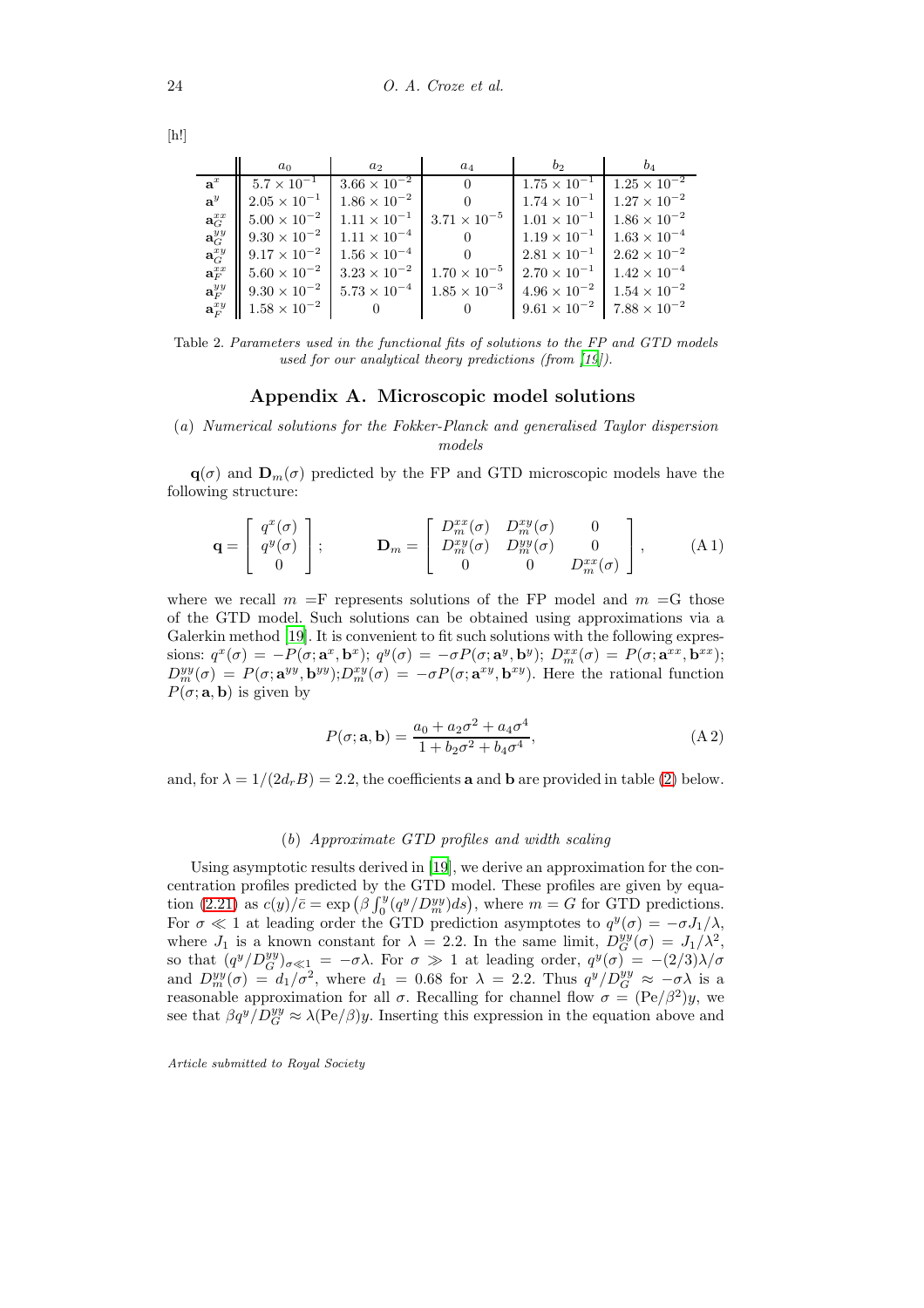|  |  | Box $\begin{array}{ c c c c c c } \hline \end{array} Re \qquad Re_{\tau} \qquad L_x \times L_y \times L_z \qquad N_x \times N_y \times N_z$                                                                                                                          |
|--|--|----------------------------------------------------------------------------------------------------------------------------------------------------------------------------------------------------------------------------------------------------------------------|
|  |  |                                                                                                                                                                                                                                                                      |
|  |  |                                                                                                                                                                                                                                                                      |
|  |  | $\begin{tabular}{c cccccc} A & 2500 & 120 & 4\pi \times 2 \times 2\pi & 64 \times 65 \times 64 \\ B & 4200 & 180 & 4\pi \times 2 \times 2\pi & 128 \times 129 \times 128 \\ C & 10000 & 390 & 2\pi \times 2 \times 4\pi/3 & 512 \times 193 \times 256 \end{tabular}$ |

<span id="page-24-0"></span>Table 3. Large-scale and turbulent (or friction) Reynolds number for the simulations presented here. The table also reports the simulation box size in units of  $H$ , the channel half width, and the resolution used for the simulations.

integrating gives the Gaussian profile

$$
c(y) \approx \exp\left(\frac{y}{y_0}\right)^2,\tag{A 3}
$$

where

$$
y_0 \approx [(2/\lambda)(\beta/\text{Pe})]^{0.5}
$$
 (A 4)

is the width of the profile. This scaling is observed in the concentration profiles obtained from DNS; see main text.

## Supplementary materials

#### S1. Numerical methods for the simulations

The numerical code is an efficient pseudo-spectral solver for the three-dimensional incompressible Navier-Stokes equations (equations 2.3 or 2.6 in the main text) with a particle tracking algorithm [\[11\]](#page-28-7) adapted to swimming micro-organisms. The velocity components of the fluid phase are expanded in both  $x$  (streamwise) and  $z$ (spanwise) direction with Fourier modes, whereas Chebyshev polynomials are employed in the wall-normal y-direction. To advance the Navier-Stokes equations in time, we use a fourth order Runge-Kutta algorithm. Periodic boundary conditions are assumed in x and z, with no-slip at both walls  $y = \pm 1$ . More details about the code are given in [\[41\]](#page-30-3). For the DNS with laminar flow, the flow is not simulated, but is taken to be the analytic parabolic Poiseuille solution to the Navier-Stokes equations .

The micro-organisms are treated as point particles evolved by means of a Lagrangian solver. The fluid velocities and the components of the velocity gradient tensor are interpolated from the Eulerian grid onto the particle positions using a tri-linear interpolation. The time advancement of the particle uses the same Runge-Kutta algorithm as the time-advancement of the fluid except for the noise which is integrated by an Euler-Marayuma method [\[42](#page-30-4)]. Equation (2.5) of the main text is solved using quaternions rather than angles [\[43](#page-30-5)]. We perform numerical simulations of turbulent plane Poiseuille flow at constant mass flux. The Reynolds number, domain size and resolution used for the results presented here are reported in table [3.](#page-24-0) Note that resolution and box size are chosen following the classic results for turbulent channel flow in [\[44](#page-30-6); [45](#page-30-7)].

In the table, we report both the large-scale Reynolds number defined by  $Re =$  $U_cH/\nu$  where  $U_c$  is the centerline streamwise velocity for the laminar flow of same mass flux, and the turbulent Reynolds number  $Re_\tau = u_\tau H/\nu$ . The latter is defined by the friction velocity  $u_{\tau} = \sqrt{\sigma_{\rm w}}$  and the half-channel width, where  $\sigma_{\rm w} \equiv \nu [\partial U/\partial y]_{\rm wall}$  is the shear stress at the wall [\[27\]](#page-29-6).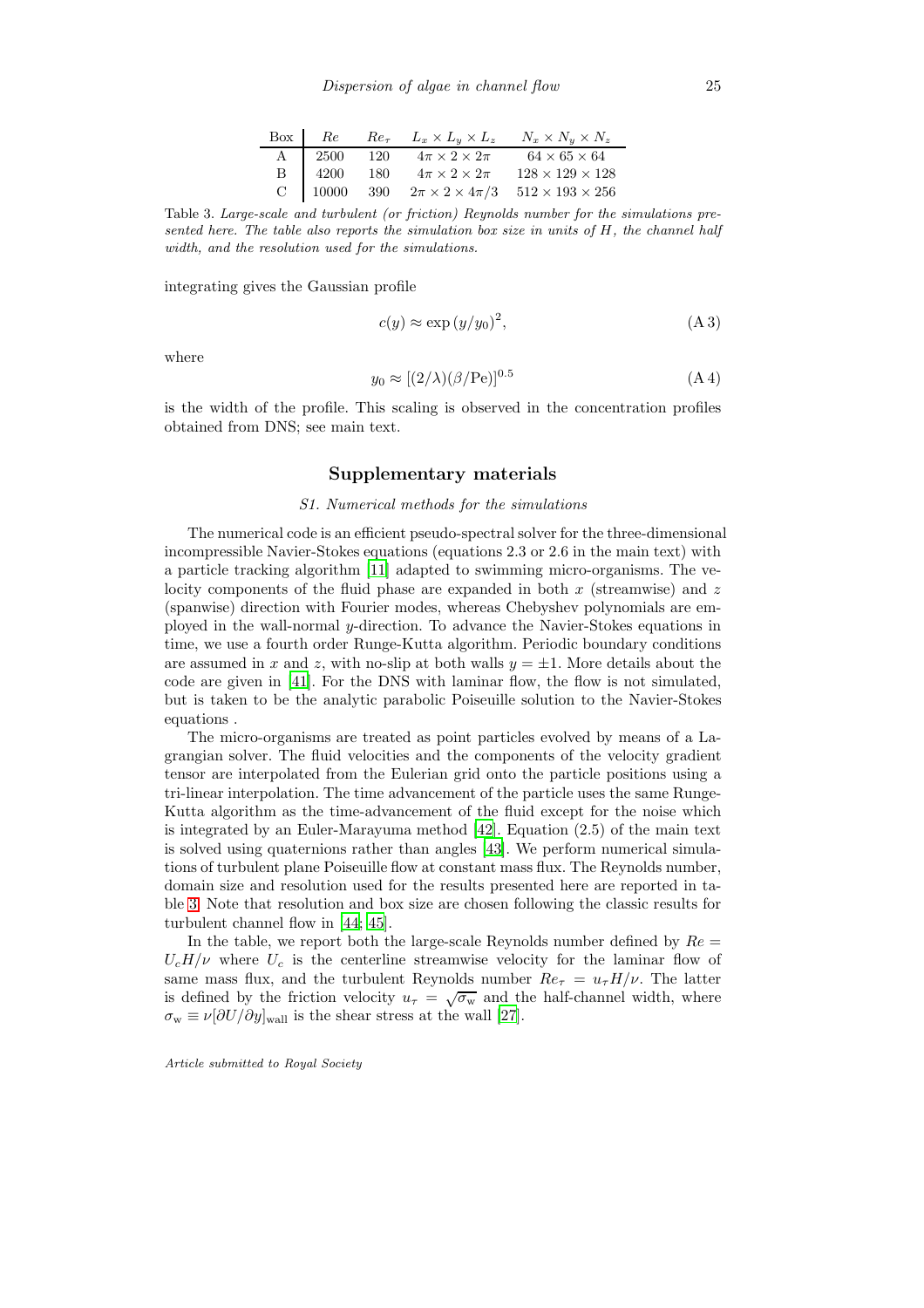Note that the simulation domain is shorter than the distance travelled by the swimmers during dispersion; also, for large times, the area occupied by the cells becomes longer than our computational box. However, the computational domain can be considered long enough for the velocity correlation to be negligible at a distance of the order of the box length  $L_x$ . Therefore, a very long domain for the swimmers can be assembled by means of copies of a single Eulerian computational box of length  $L_x$  by using the method of repeated domains described in [\[10\]](#page-28-6).

#### S2. Evalutation of the analytical dispersion measures

To evaluate the integrals in (2.20) and (2.22), it was simpler to numerically evaluate an equivalent system of steady differential equations (e.g. use the numerical solution to  $dY_0^0/dy = \beta(q^y/D^{yy})Y_0^0$ , instead of (2.21)). The system of ODEs was solved using the Matlab  $bvp4c$  routine. Solutions to the system were found for using both the Fokker-Planck and GTD expressions given in Appendix A. For comparison with the analytical predictions, concentration profiles from DNS were normalised by dividing by the area under the profile (the number of cells), evaluated using the Matlab trapz routine.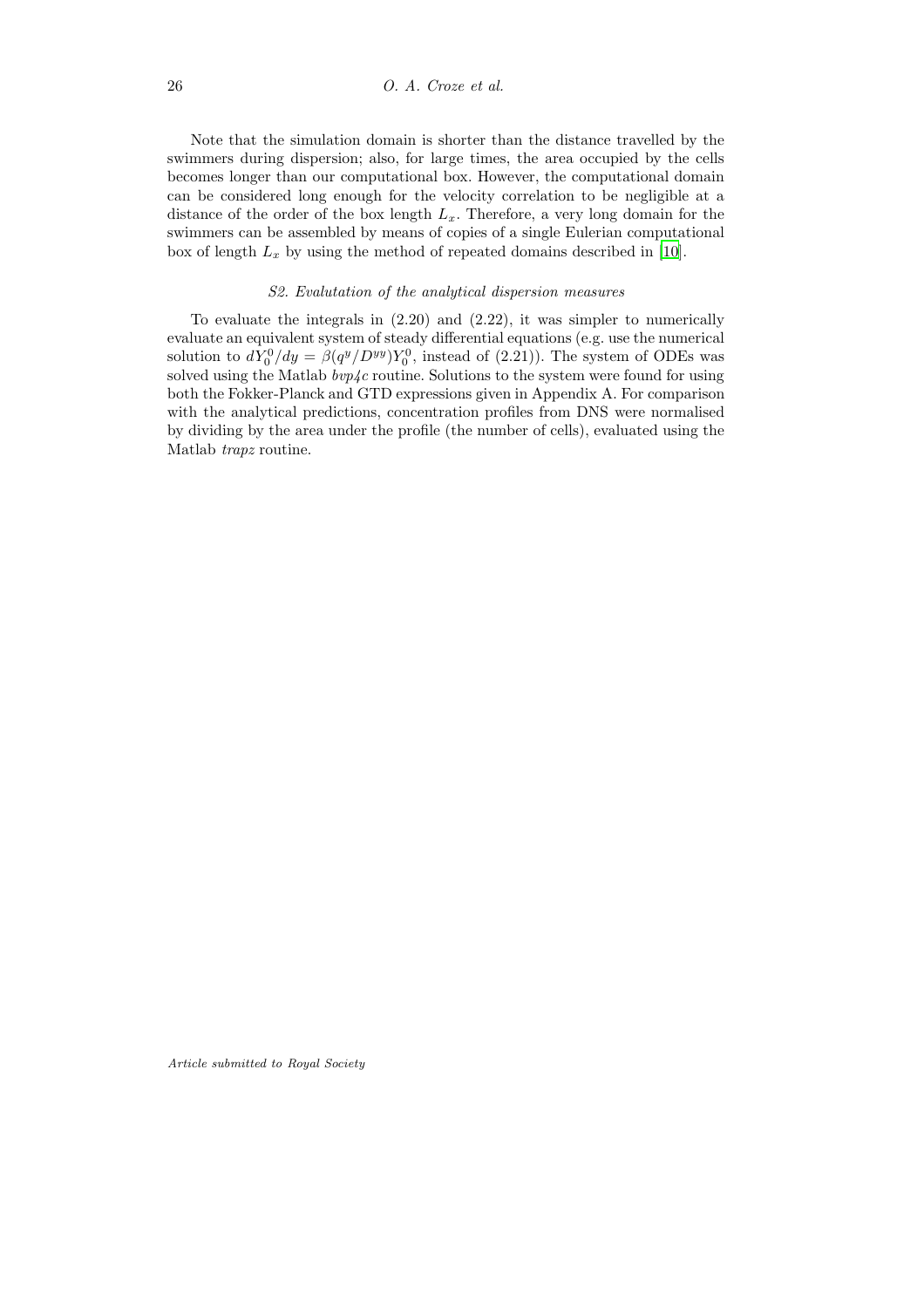#### S3. Supplementary results



Figure 13. Approach to zero of  $-\gamma$  (the negative of the skewness so we can use a log-log plot) for (a) passive tracers and (b) gyrotactic swimmers for the same values of Pe considered in figures 3 and 6 of the main text, respectvely. We fit the passive case and the swimmer case with Pe= 27 with the power law  $\gamma = \gamma_0 t^{-\alpha}$  where  $\gamma_0$  and  $\alpha$  are constants. For tracers we find  $\gamma_0 = 0.19$  and  $\alpha = 0.51$  and for swimmers  $\gamma_0 = 2.42$  and  $\alpha = 0.49$ . The pre factors are different, but both exponents are compatible, as predicted by Bees  $\&$ Croze [\[1\]](#page-27-0) who calculated that the skewness for swimmers should approach zero as  $\sim t^{-0.5}$ at long times, as it does for passive tracers [\[8](#page-28-4)].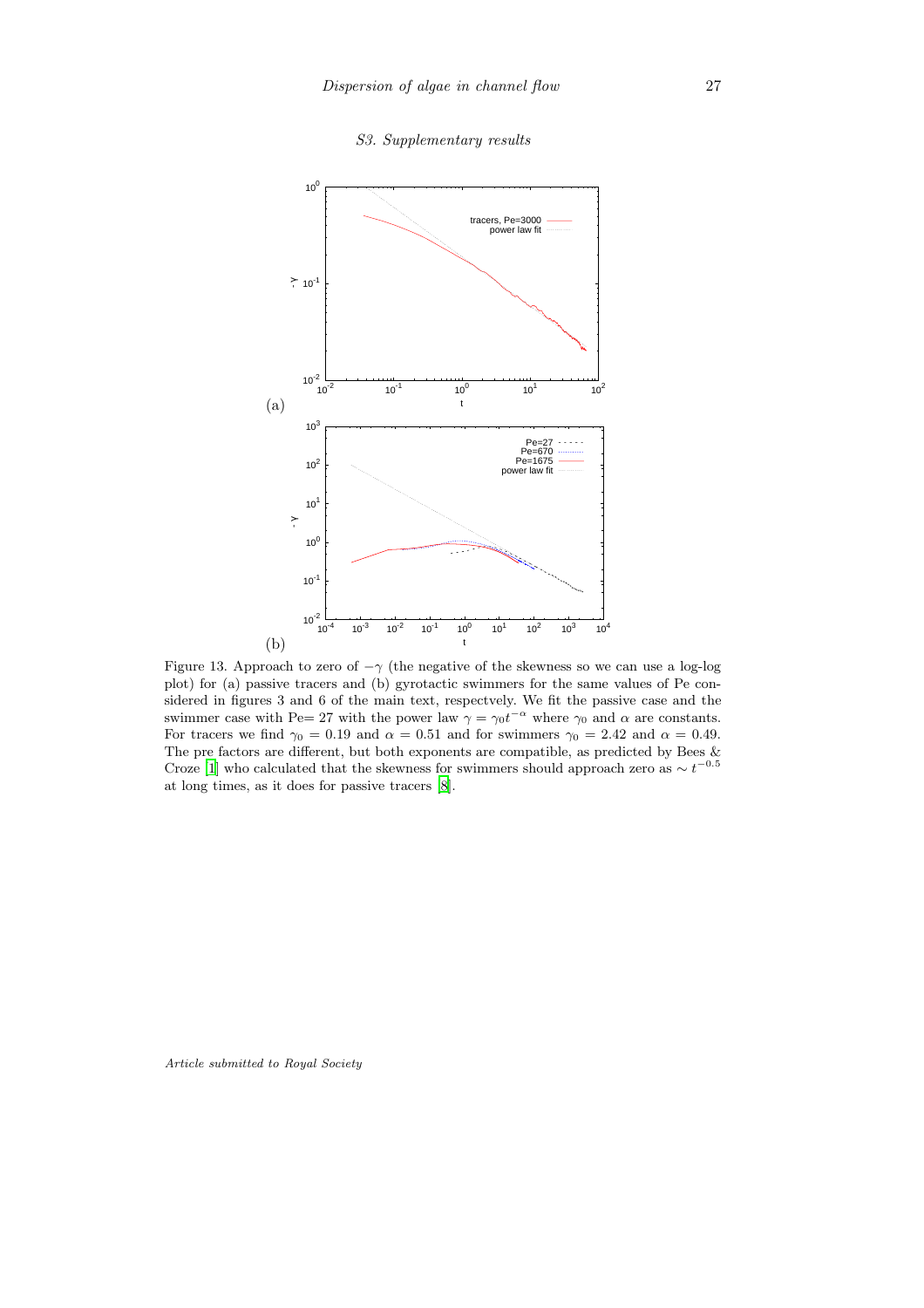

Figure 14. Gyrotactic cell concentration profiles (not normalised) for upwelling laminar flows. Just as in the laminar case, gyrotactic accumulations become more pronounced as the ratio  $\beta$ /Pe is decreased, but in the upwelling case these accumulations are at the walls.



Figure 15. Effect of cell elongation on dispersion measures for downwelling flows: (a) laminar (b) turbulent. Even for the unrealistically large value of eccentricity used  $(\alpha_0 = 0.8)$ , the effect of elongation is small apart from the diffusivity in the laminar case, as discussed in the main text.

## References

- <span id="page-27-0"></span>[1] Bees MA, Croze OA. Dispersion of biased micro–organisms in a fluid flowing through a tube. Proc R Soc A. 2010;466:1067–1070.
- <span id="page-27-1"></span>[2] Round FE. The Ecology of the Algae. Cambridge University Press; 1983.
- <span id="page-27-2"></span>[3] Greenwell HC, Laurens LML, Shields RJ, Lovitt RW, Flynn KJ. Placing microalgae on the biofuels priority list: a review of the technological challenges. J R Soc Interface. 2010;7:703–726.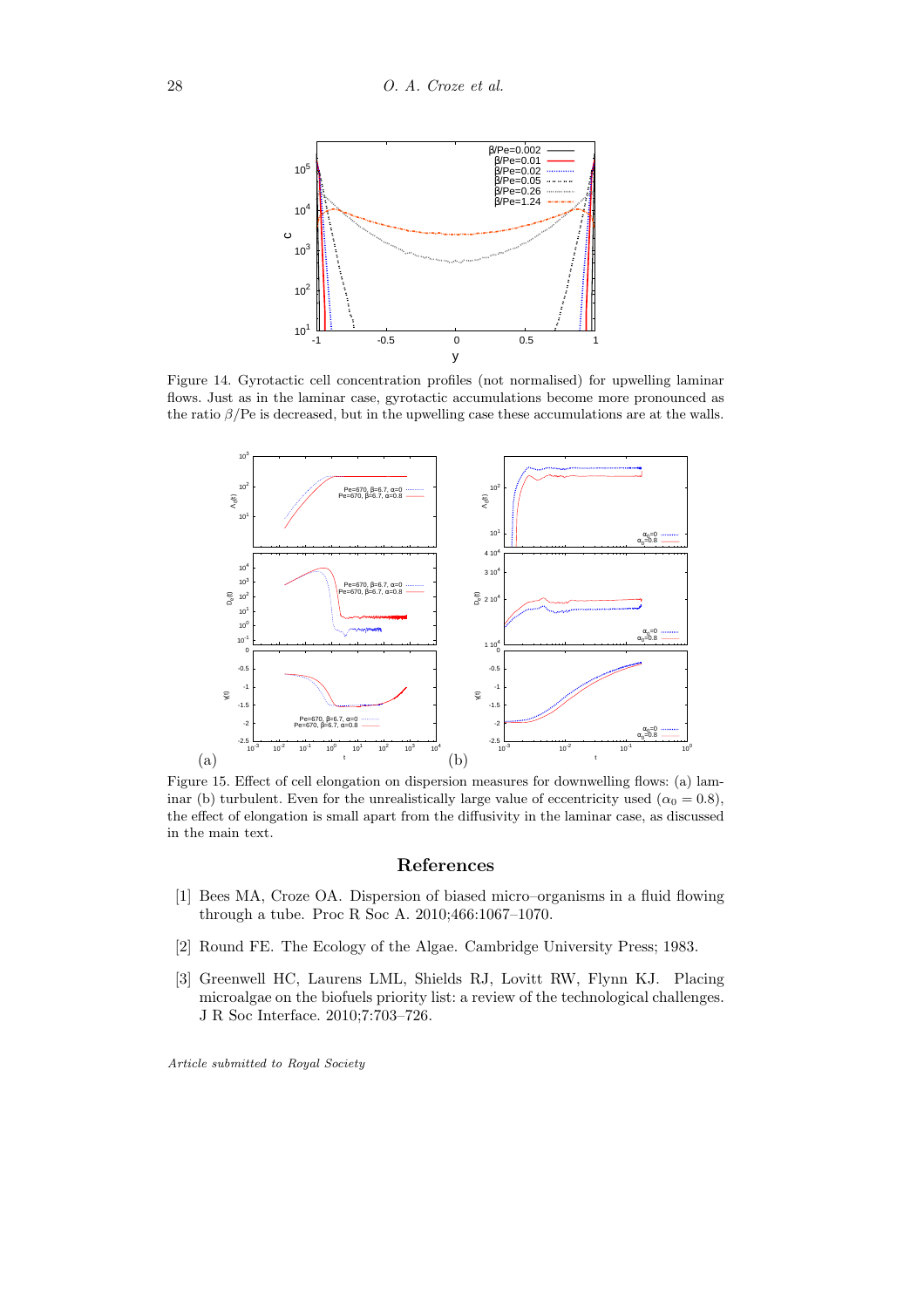- <span id="page-28-0"></span>[4] Brenner H, Edwards DA. Macrotransport Processes. Butterworth-Heinemann; 1993.
- <span id="page-28-1"></span>[5] Taylor GI. Dispersion of soluble matter in solvent flowing slowly through a tube. Proc R Soc Lond A. 1953;219:186–203.
- <span id="page-28-2"></span>[6] Taylor GI. The dispersion of matter in turbulent flow through a pipe. Proc R Soc Lond A. 1954;223:446–468.
- <span id="page-28-3"></span>[7] Elder JW. The dispersion of marked fluid in turbulent shear flow. J Fluid Mech. 1959;5:544–560.
- <span id="page-28-4"></span>[8] Aris R. On the Dispersion of a Solute in a Fluid Flowing through a Tube. Proc R Soc A. 1956;235:67–77.
- <span id="page-28-5"></span>[9] Fisher HB. Longitudinal dispersion and turbulent mixing in open-channel flow. J Fluid Mech. 1973;5:59–78.
- <span id="page-28-6"></span>[10] Picano F, Sardina G, Casciola CM. Spatial development of particle-laden turbulent pipe flow. Phys Fluids. 2009;21:093305.
- <span id="page-28-7"></span>[11] Sardina G, Schlatter P, Brandt L, Picano F, Casciola CM. Wall accumulation and spatial localization in particle-laden wall flows. J Fluid Mech. 2012;699.
- <span id="page-28-8"></span>[12] Kessler JO. Hydrodynamic focusing of motile algal cells. Nature. 1985;313:218– 220.
- <span id="page-28-9"></span>[13] Pedley TJ, Kessler JO. Hydrodynamic phenomena in suspensions of swimming micro-organisms. Annu Rev Fluid Mech. 1992;24:313–358.
- <span id="page-28-10"></span>[14] O'Malley S, Bees MA. The orientation of swimming biflagellates in shear flows. Bull Math Biol. 2011;74:232–255.
- <span id="page-28-11"></span>[15] Reigada R, Hillary RM, Bees MA, Sancho JM, Sagués F. Plankton blooms induced by turbulent flows. Proc R Soc B. 2002;270:875–880.
- <span id="page-28-12"></span>[16] Durham WM, Kessler JO, Stocker R. Disruption of Vertical Motility by Shear Triggers Formation of Thin Phytoplankton Layers. Science. 2009;323:1067– 1070.
- <span id="page-28-13"></span>[17] Hoecker-Martínez MS, Smyth WD. Trapping of gyrotactic organisms in an unstable shear layer. Cont Shelf Res. 2012;36:8 – 18.
- <span id="page-28-14"></span>[18] Willams CR, Bees MA. Photo-gyrotactic bioconvection. J Fluid Mech. 2011;678:41–86.
- <span id="page-28-15"></span>[19] Bearon RN, Bees MA, Croze OA. Biased swimming cells do not disperse in pipes as tracers: a population model based on microscale behaviour. Phys Fluids. 2012; 24:121902
- <span id="page-28-16"></span>[20] Hill NA, Bees MA. Taylor dispersion of gyrotactic swimming micro–organisms in a linear flow. Phys Fluids. 2002;14:2598–2605.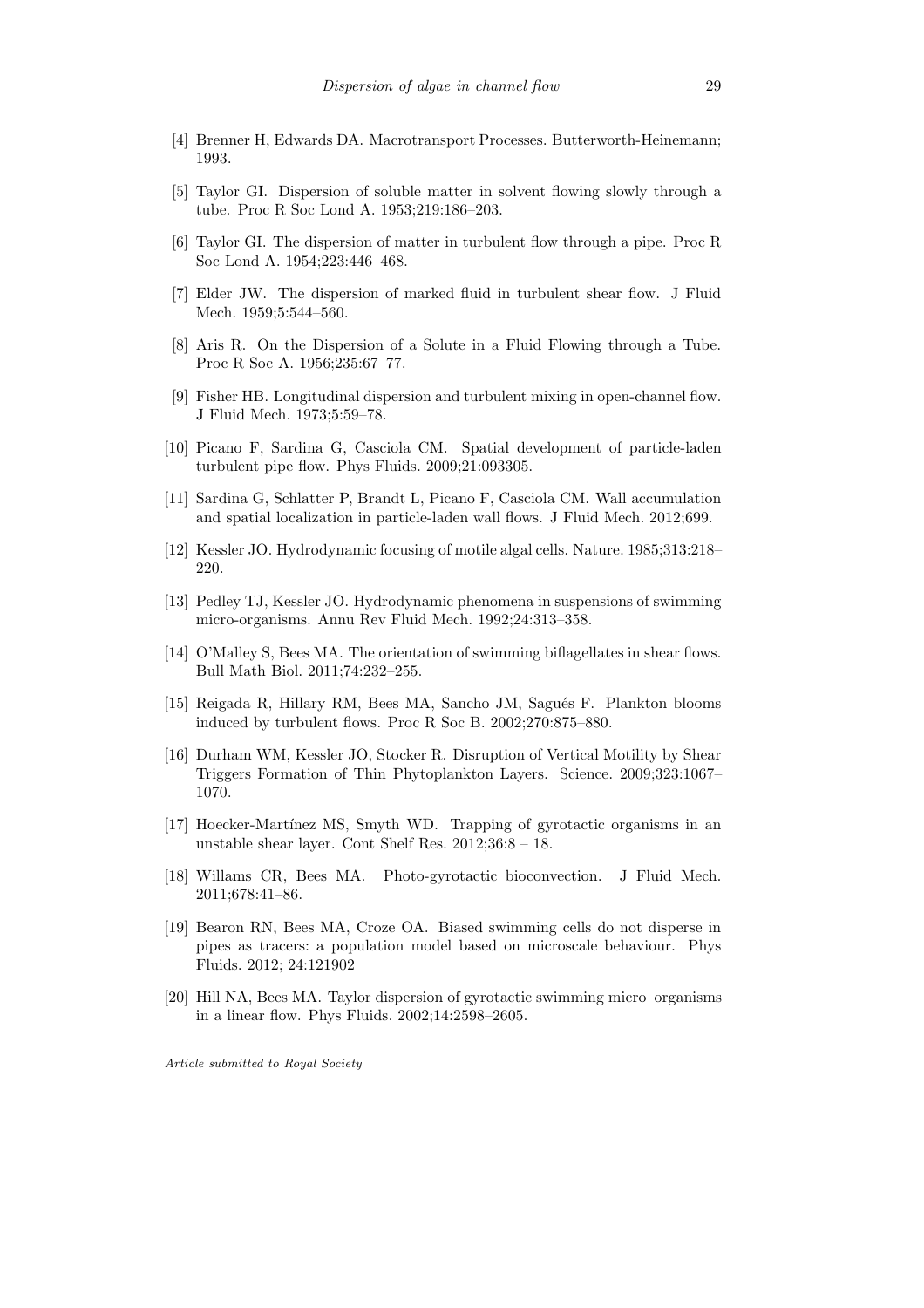- <span id="page-29-0"></span>[21] Manela A, Frankel I. Generalized Taylor dispersion in suspensions of gyrotactic swimming micro–organisms. J Fluid Mech. 2003;490:99–127.
- <span id="page-29-1"></span>[22] Bearon RN. An extension of generalized Taylor dispersion in unbounded homogeneous shear flows to run-and-tumble chemotactic bacteria. Phys Fluids. 2003;15:1552–1563.
- <span id="page-29-2"></span>[23] Croze OA, Bearon RN, Bees MA. in preparation.
- <span id="page-29-3"></span>[24] Borowitzka MA. Commercial production of microalgae: ponds, tanks, tubes and fermenters. J Biotechnol. 1999;70:313–321.
- <span id="page-29-4"></span>[25] Stephenson AL, Kazamia E, Dennis JS, Howe CJ, Scott SA, Smith AG. Biodiesel from algae: challenges and prospects. Energy Fuels. 2010;24:4062– 4077.
- <span id="page-29-5"></span>[26] Morweiser M, Kruse O, Hankamer B, Posten C. Developments and perspectives of photobioreactors for biofuel prodiction. Appl Microbiol Biotechnol. 2010;87:1291–1301.
- <span id="page-29-6"></span>[27] Pope SB. Turbulent flows. Cambridge University Press; 2000.
- <span id="page-29-7"></span>[28] Rubio FC, Mirón AS, García MCC, Camacho FG, Grima EM, Chisti Y. Mixing in bubble columns: a new approach for characterizing dispersion coefficients. Chem Eng Sci. 2004;59:4369–4376.
- <span id="page-29-8"></span>[29] Jeffery GB. The motion of ellipsoidal particles immersed in a viscous fluid. Proc R Soc Lond A. 1922;102:161–179.
- <span id="page-29-9"></span>[30] Locsei JT, Pedley TJ. Run and tumble chemotaxis in a shear flow: the effect of temporal comparisons, persistence, rotational diffusion, and cell shape. Bull Math Biol. 2009;71:1089–1116.
- <span id="page-29-10"></span>[31] Thorn GJ, Bearon RN. Transport of spherical gyrotactic organisms in general three–dimensional flow fields. Phys Fluids. 2010;22:041902.
- <span id="page-29-11"></span>[32] Wooding AM. Instability of a viscous liquid of variable density in a vertical Hele-Shaw cell. J Fluid Mech. 1960;7:501–515.
- <span id="page-29-12"></span>[33] Pedley TJ, Kessler JO. A new continuum model for suspensions of gyrotactic micro-organisms. J Fluid Mech. 1990;212:155–182.
- <span id="page-29-13"></span>[34] Bees MA, Hill NA, Pedley TJ. Analytical approximations for the orientation distribution of small dipolar particles in steady shear flows. J Math Biol. 1998;36:269–298.
- <span id="page-29-14"></span>[35] Lewis DM. The orientation of gyrotactic spheroidal micro-organisms in a homogeneous isotropic turbulent flow. Proc R Soc A. 2003;459:1293–1323.
- <span id="page-29-15"></span>[36] Bearon RN, Hazel AL, Thorn GJ. The spatial distribution of gyrotactic swimming micro-organisms in laminar flow fields. J Fluid Mech. 2011;680:602–635.
- <span id="page-29-16"></span>[37] Durham WM, Climent E, Stocker R. Gyrotaxis in a steady vortical flow. Phys Rev Lett. 2011;106:238102.